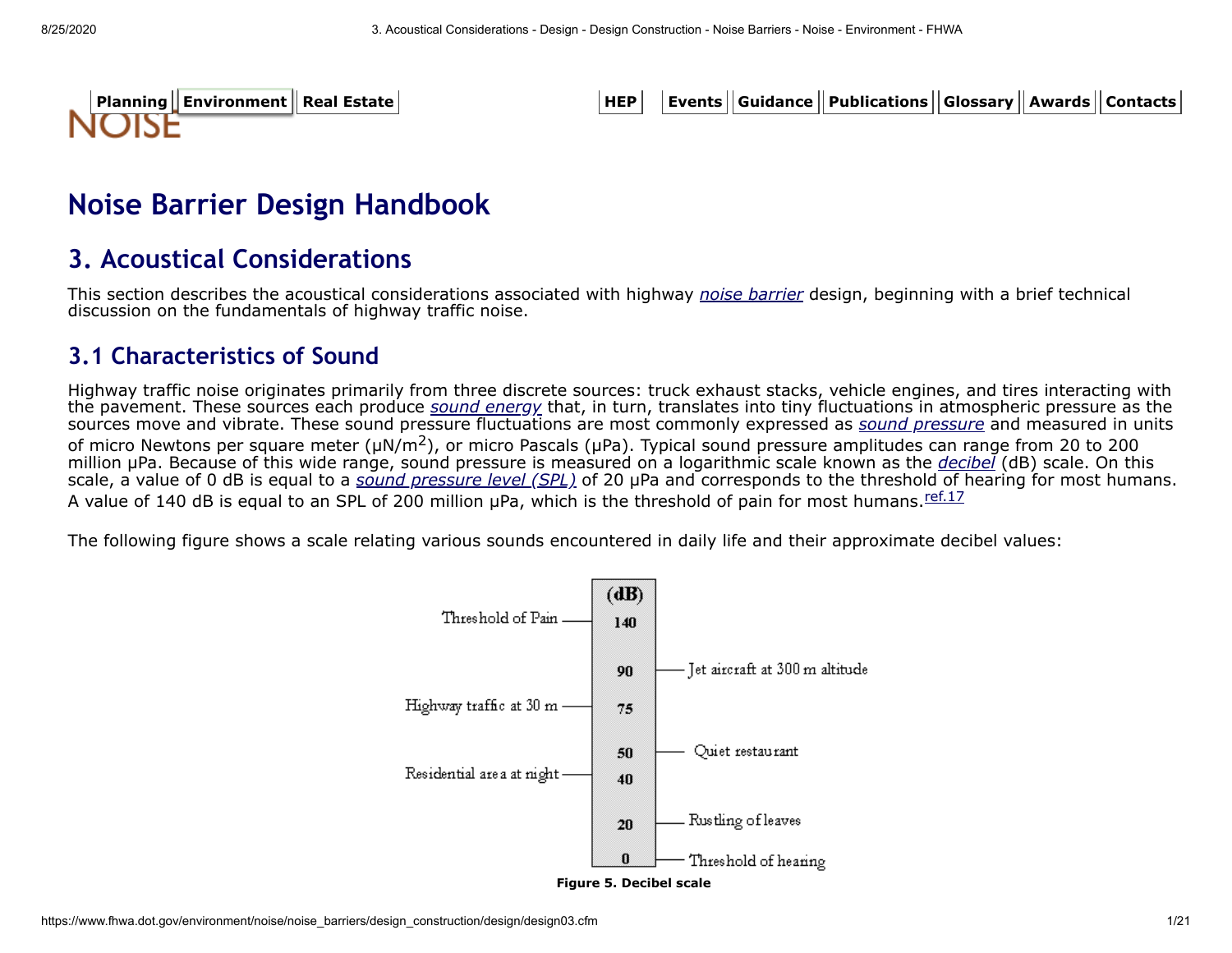To express a sound's energy, or sound pressure in terms of SPL, or dB, the following equation is used:

 $SPL = 10*log_{10}(p/p_{ref})^2$  dB

where: p is the sound pressure; and

 $p_{ref}$  is the reference sound pressure of 20  $\mu$ Pa

Conversely, sound energy is related to SPL as follows:

 $(p/p_{\text{ref}})^2 = 10^{(\text{SPL}/10)}$ 

The above relationships are important in understanding the way decibel levels are combined, i.e., added or subtracted. That is, because decibels are expressed on a logarithmic scale, they cannot be combined by simple addition. For example, if a single vehicle pass-by produces an SPL of 60 dB at a distance of 15 m (50 ft) from a roadway, two identical vehicle pass-bys would not produce an SPL of 120 dB. They would, in fact, produce an SPL of 63 dB. To combine decibels, they must first be converted to energy, then added or subtracted as appropriate, and reconverted back to decibels. The following table may be used as an approximation to adding decibel levels (Note: Table approximations are within  $\pm 1$  dB of the exact value).

|  |  |  | Table 1. Decibel addition approximation. |
|--|--|--|------------------------------------------|
|--|--|--|------------------------------------------|

| When two decibel values differ by (dB) | Add to higher value (dB) | <b>Example</b> |
|----------------------------------------|--------------------------|----------------|
| 0 to 1                                 |                          | $50 + 51 = 54$ |
| $2$ to 3                               |                          | $62 + 65 = 67$ |
| 4 to 9                                 |                          | $65 + 71 = 72$ |
| 10 or more                             | 0                        | $55 + 65 = 65$ |

The above table can also be used to approximate the sum of more than two decibel values. First, rank the values from low to high, then add the values two at a time. For example:

| $60 dB + 60 dB + 65 dB + 75 dB$ = $(60 dB + 60 dB) + 65 dB + 75 dB$ |
|---------------------------------------------------------------------|
| $= 63$ dB + 65 dB + 75 dB                                           |
| $= (63 dB + 65 dB) + 75 dB$                                         |
| $= 67$ dB $+ 75$ dB                                                 |
| $= 76$ dB                                                           |

In the above example, the exact value would be computed as follows: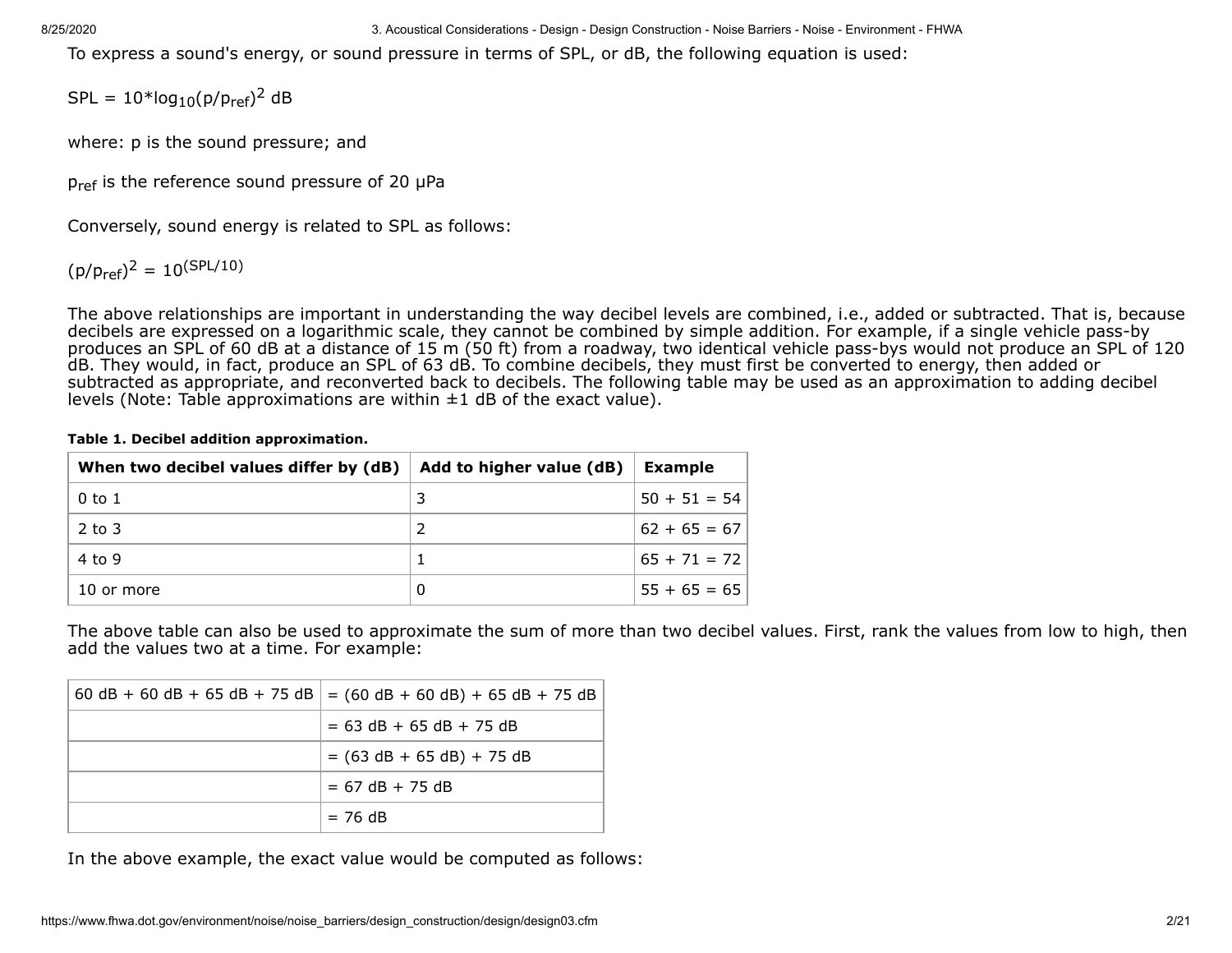60 dB + 60 dB + 65 dB + 75 dB =  $10*$ log<sub>10</sub>  $[10^{(60/10)} + 10^{(60/10)} + 10^{(65/10)} + 10^{(75/10)}]$ 

 $= 75.66$  dB

The next characteristic of sound is its *[amplitude](https://www.fhwa.dot.gov/environment/noise/noise_barriers/design_construction/design/design02.cfm#amplitude)*, or loudness. As stated earlier, sound sources produce sound energy that, in turn, translates into tiny fluctuations in atmospheric pressure as the sources move and vibrate. As the sources move and vibrate, surrounding atoms, or molecules, are temporarily displaced from their normal configurations thus forming a disturbance that moves away from the sound source in waves that pulsate out at equal intervals. For simplicity, the outward propagating waves can be approximated by the trigonometric sine function (see Figure 6). The "height" of the sine wave from peak to peak is referred to as its amplitude. The length between wave repetitions is referred to as the *[wavelength](https://www.fhwa.dot.gov/environment/noise/noise_barriers/design_construction/design/design02.cfm#wavelength)* (λ). The amplitude determines the strength, or loudness, of the wave.

Finally, another characteristic of sound is its *[frequency](https://www.fhwa.dot.gov/environment/noise/noise_barriers/design_construction/design/design02.cfm#frequency)*, or tonality, measured in Hertz (Hz), or cycles per second. Frequency is defined as the number of cycles of repetition per second, or the number of wavelengths that have passed by a stationary point in one second.





Most humans can hear in a range from 20 Hz to 20,000 Hz. However, the human ear is not equally sensitive to all frequencies. To account for this, most transportation-related noise, including highway traffic noise, is measured using an "[A-weighted](https://www.fhwa.dot.gov/environment/noise/noise_barriers/design_construction/design/design02.cfm#a-weighting)" response network. A-weighting emphasizes sounds between 1,000 Hz and 6,300 Hz, and de-emphasizes sounds above and below that range to simulate the response of the human ear. Figure 7 presents the A-weighting curve as a function of frequency. Table 2 presents the curve in tabular form for one-third octave band frequencies from 20 to 20,000 Hz. Sound levels measured using the A-weighting network are expressed in units of  $dB(A)$ . ref. 12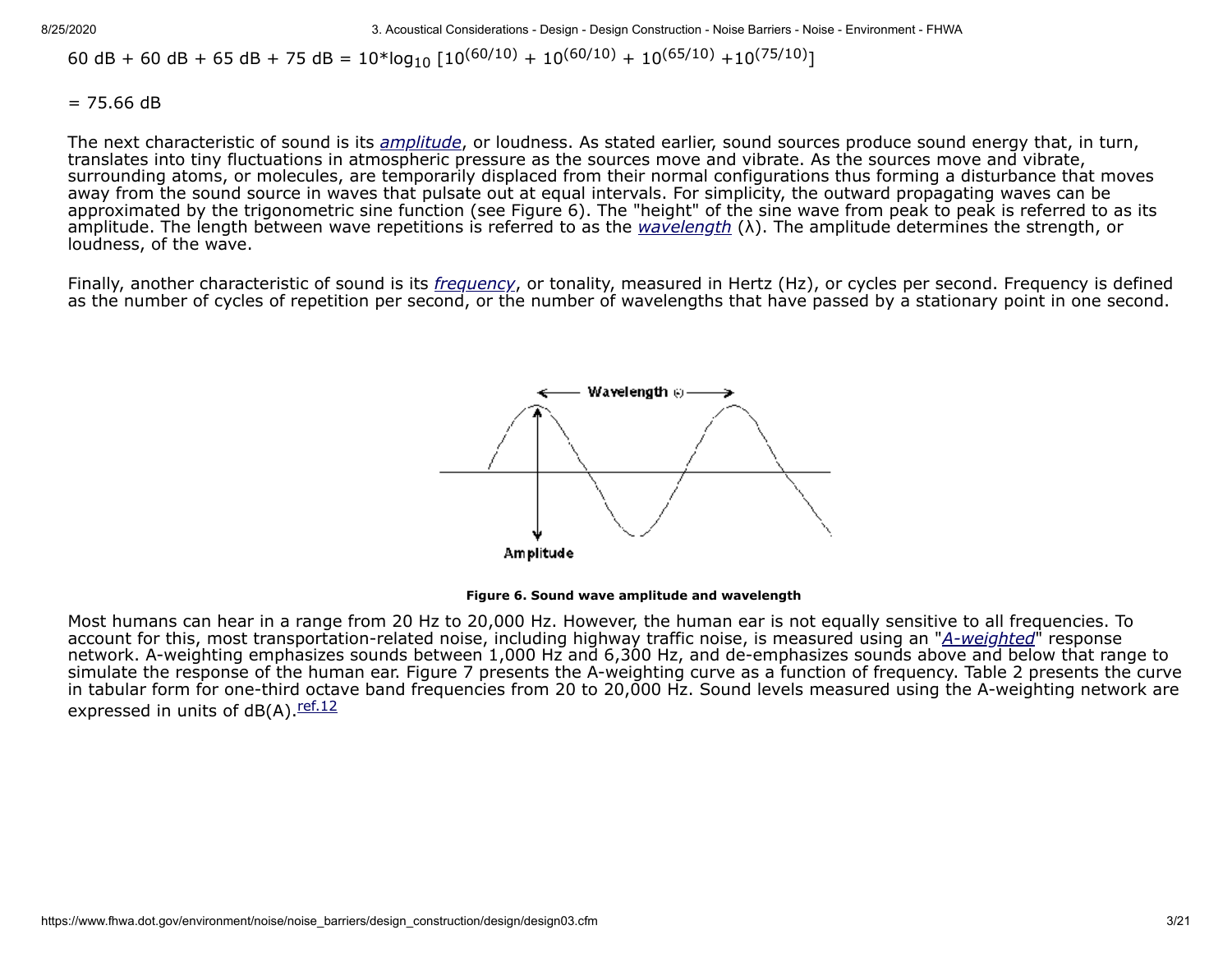

**Table 2. Frequency A-weighting.**

| <b>One-Third Octave-Band Center</b><br><b>Frequency (Hz)</b> | Response, re: 1000<br>Hz | <b>One-Third Octave-Band Center</b><br><b>Frequency (Hz)</b> | Response, re: 1000<br>Hz |
|--------------------------------------------------------------|--------------------------|--------------------------------------------------------------|--------------------------|
| 20                                                           | $-50.5$                  | 800                                                          | $-0.8$                   |
| 25                                                           | $-44.7$                  | 1000                                                         | 0.0                      |
| 31.5                                                         | $-39.4$                  | 1250                                                         | 0.6                      |
| 40                                                           | $-34.6$                  | 1600                                                         | 1.0                      |
| 50                                                           | $-30.2$                  | 2000                                                         | 1.2                      |
| 63                                                           | $-26.2$                  | 2500                                                         | 1.3                      |
| 80                                                           | $-22.5$                  | 3150                                                         | 1.2                      |
| 100                                                          | $-19.1$                  | 4000                                                         | 1.0                      |
| 125                                                          | $-16.1$                  | 5000                                                         | 0.5                      |
| 160                                                          | $-13.4$                  | 6300                                                         | $-0.1$                   |
| 200                                                          | $-10.9$                  | 8000                                                         | $-1.1$                   |
| 250                                                          | $-8.6$                   | 10000                                                        | $-2.5$                   |
| 315                                                          | $-6.6$                   | 12500                                                        | $-4.3$                   |
| 400                                                          | $-4.8$                   | 16000                                                        | $-6.6$                   |
| 500                                                          | $-3.2$                   | 20000                                                        | $-9.3$                   |
|                                                              |                          |                                                              |                          |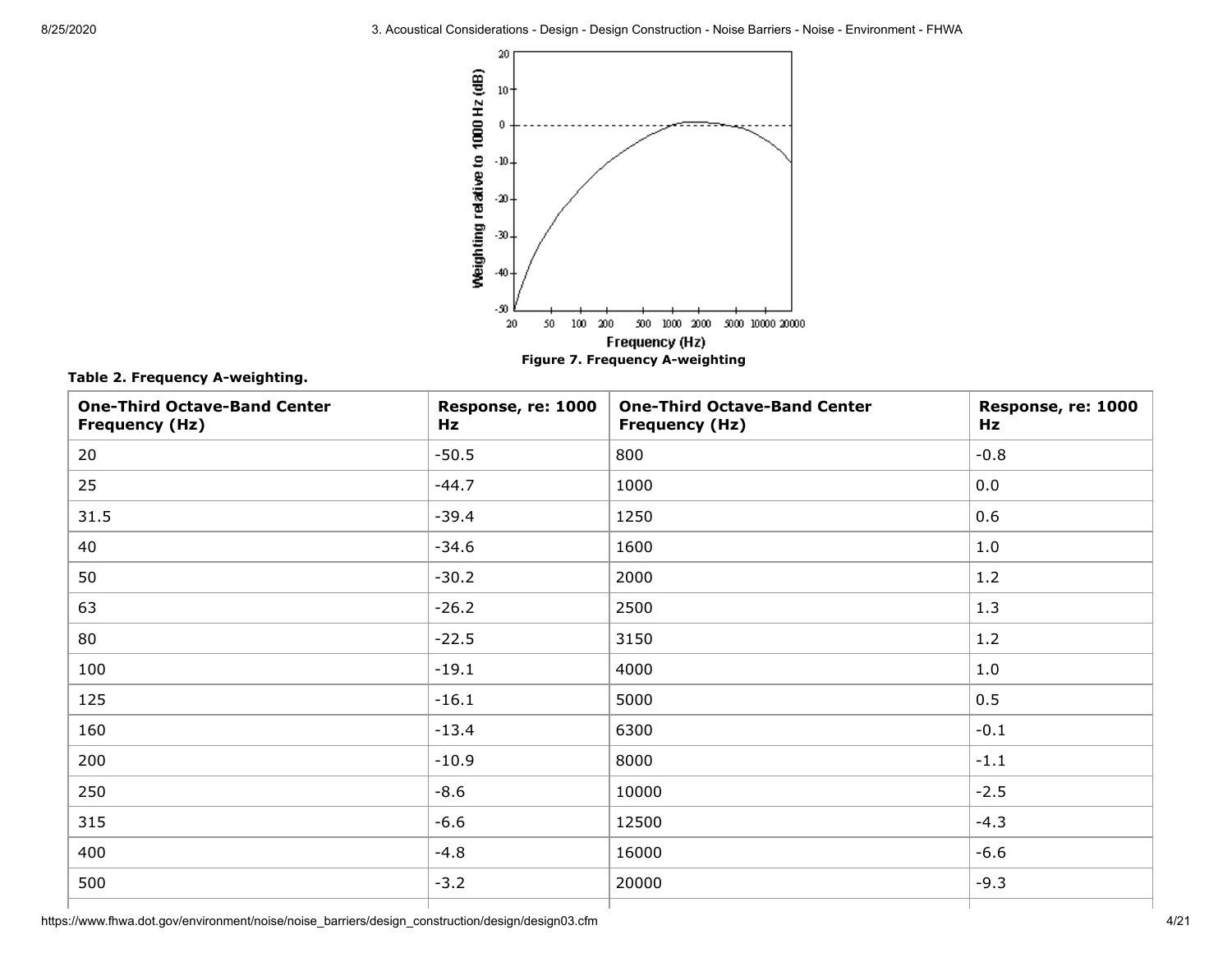| 630 | $1 - 19$<br><b>L.J</b> |  |
|-----|------------------------|--|

## **3.2 Noise Descriptors**

Noise descriptors provide a mechanism for describing sound for different applications. As stated previously, sound levels measured for highway traffic noise use an A-weighting filter to more accurately simulate the response of the human ear. An *[A-weighted](https://www.fhwa.dot.gov/environment/noise/noise_barriers/design_construction/design/design02.cfm#a-weighting)* sound level is denoted by the symbol, LA. Other noise descriptors include the *[maximum sound level](https://www.fhwa.dot.gov/environment/noise/noise_barriers/design_construction/design/design02.cfm#maximum)* (MXFA or MXSA, denoted by the symbol, LAFmx or L<sub>ASmx</sub>), the *[equivalent sound level](https://www.fhwa.dot.gov/environment/noise/noise_barriers/design_construction/design/design02.cfm#equivalent)* for a one-hour period (1HEQ, denoted by the symbol, L<sub>Aeq1h</sub>), the *[sound exposure level](https://www.fhwa.dot.gov/environment/noise/noise_barriers/design_construction/design/design02.cfm#soundexposure)* (SEL, denoted by the symbol, L<sub>AF</sub>), the *[day-night average sound level](https://www.fhwa.dot.gov/environment/noise/noise_barriers/design_construction/design/design02.cfm#day-night)* (DNL, denoted by the symbol, L<sub>dn</sub>), the *community noise equivalent level* (CNEL, denoted by the symbol, L<sub>den</sub>), and the *[ten-percentile exceeded sound level](https://www.fhwa.dot.gov/environment/noise/noise_barriers/design_construction/design/design02.cfm#community)* (denoted by the symbol, L<sub>10</sub>).

For highway traffic noise, the L<sub>Aeq1h</sub> are most often used to describe continuous sounds, such as relatively dense highway traffic. The LASmx and LAE may be used to describe single events, such as an individual vehicle pass-by. Note that the LAE is more commonly used to describe an aircraft overflight. The L<sub>dn</sub> and the L<sub>den</sub> may be used to describe long-term noise environments (typically 24 hours or more).

## **3.3 Sound Propagation**

The sound that reaches a receiver is affected by many factors. These factors include: [ref.18](https://www.fhwa.dot.gov/environment/noise/noise_barriers/design_construction/design/ref.cfm#ref18)

- *[Divergence](https://www.fhwa.dot.gov/environment/noise/noise_barriers/design_construction/design/design02.cfm#divergence) [\(Section 3.3.1\)](#page-4-0)*; •
- *[Ground effect](https://www.fhwa.dot.gov/environment/noise/noise_barriers/design_construction/design/design02.cfm#groundeffect) [\(Section 3.3.2\)](#page-5-0)*; •
- Meteorological effects*[\(Section 3.3.3\)](#page-5-1)*; and •
- Shielding by natural and man-made structures, e.g., trees and buildings *[\(Section 3.3.4\)](#page-6-0)*. Note: Shielding by man-made noise barriers will be discussed separately in *[Section 3.4.](#page-6-1)*

## <span id="page-4-0"></span>*3.3.1 Divergence.*

Divergence is referred to as the spreading of sound waves from a sound source in a *[free field](https://www.fhwa.dot.gov/environment/noise/noise_barriers/design_construction/design/design02.cfm#free)* environment. In the case of highway traffic noise, two types of divergence are common, spherical and cylindrical. Spherical divergence is that which would occur for sound emanating from a *[point source](https://www.fhwa.dot.gov/environment/noise/noise_barriers/design_construction/design/design02.cfm#pointsource)*, e.g., a single vehicle pass-by. The attenuation of sound over distance due to spherical spreading is illustrated using the following equation:

 $L_2 = L_1 + 20*log_{10}(d_1/d_2)$  dB(A)

where:  $L_1$  is the sound level at distance  $d_1$ ; and

L<sub>2</sub> is the sound level at distance  $d_2$ 

Thus, with this equation, it can be shown that sound levels measured from a point source decrease at a rate of 6 dB(A) per doubling of distance. For example, if the sound level from a point source at 15 m was 90 dB(A), at 30 m it would be 84 dB(A) due to divergence,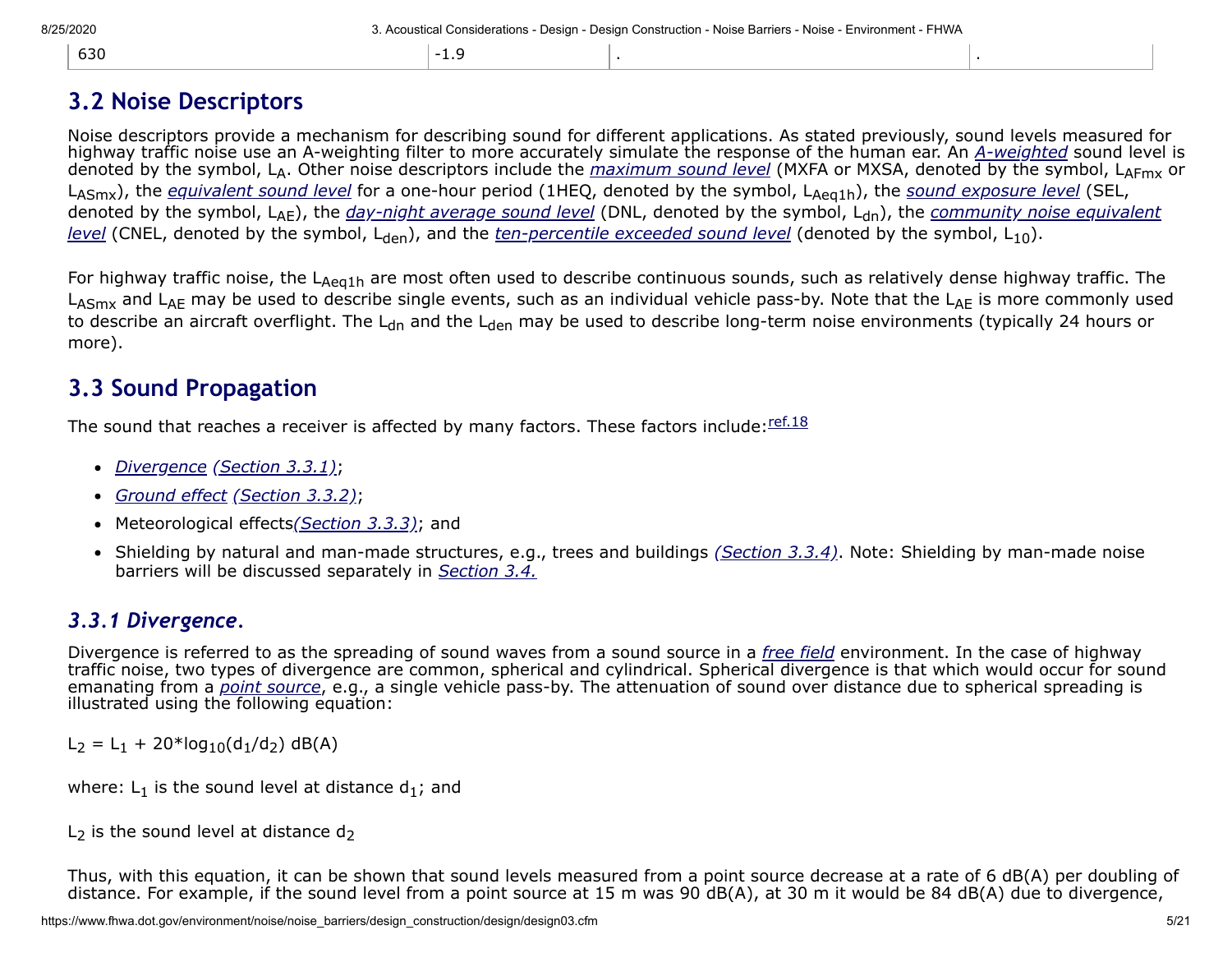i.e., 90 + 20\*log<sub>10</sub>(15/30).

Cylindrical divergence is that which would occur for sound emanating from a *[line source](https://www.fhwa.dot.gov/environment/noise/noise_barriers/design_construction/design/design02.cfm#linesource)*, or many point sources sufficiently close to be effectively considered as a line source, e.g., a continuous stream of roadway traffic. The attenuation of sound over distance due to cylindrical spreading is illustrated using the following equation:

 $L_2 = L_1 + 10*log_{10}(d_1/d_2)$  dB(A)

With this equation, it can be shown that sound levels measured from a line source decrease at a rate of 3 dB(A) per doubling of distance. For example, if the sound level from a line source at 15 m was 90 dB(A), at 30 m it would be 87 dB(A) due to divergence, i.e., 90 +  $10*$ log<sub>10</sub>(15/30). [ref.19](https://www.fhwa.dot.gov/environment/noise/noise_barriers/design_construction/design/ref.cfm#ref19)

## <span id="page-5-0"></span>*3.3.2 Ground Effect.*

Ground effect refers to the change in sound level, either positive or negative, due to intervening ground between source and receiver. Ground effect is a relatively complex acoustic phenomenon, which is a function of ground characteristics, source-to-receiver geometry, [and the spectral characteristics of the source. Ground types are typically characterized as acoustically hard or acoustically soft.](https://www.fhwa.dot.gov/environment/noise/noise_barriers/design_construction/design/design02.cfm#hard) *Hard ground* refers to any highly reflective surface in which the phase of the sound energy is essentially preserved upon reflection; examples include water, asphalt, and concrete. For practical highway applications, measurements have shown a 1 to 2 dBA increase for the first and second row residences adjacent to the highway. *[Soft ground](https://www.fhwa.dot.gov/environment/noise/noise_barriers/design_construction/design/design02.cfm#soft)* refers to any highly absorptive surface in which the phase of the sound energy is changed upon reflection; examples include terrain covered with dense vegetation or freshly fallen snow. [ref.19](https://www.fhwa.dot.gov/environment/noise/noise_barriers/design_construction/design/ref.cfm#ref19) An acoustically soft ground can cause a significant broadband attenuation (except at low frequencies).

A commonly used rule-of-thumb is that: (1) for propagation over hard ground, the ground effect is neglected; and (2) for propagation over acoustically soft ground, for each doubling of distance the soft ground effect attenuates the sound pressure level at the receiver by an additional 1.5 dB(A). This extra attenuation applies to only incident angles of 20 degrees or less. For greater angles, the ground becomes a good reflector and can be considered acoustically hard. Keep in mind that these relationships are quite empirical but tend to break down for distances greater than about 30.5 to 61 m (100 to 200 ft). For a more detailed discussion of ground effects, the reader is directed to References [20](https://www.fhwa.dot.gov/environment/noise/noise_barriers/design_construction/design/ref.cfm#ref20) and [21.](https://www.fhwa.dot.gov/environment/noise/noise_barriers/design_construction/design/ref.cfm#ref21)

## <span id="page-5-1"></span>*3.3.3 Atmospheric Effects.*

Atmospheric effects refer to: (1) atmospheric absorption, i.e., the sound absorption by air and water vapor; (2) atmospheric refraction, i.e., the sound refraction caused by temperature and wind gradients; and (3) air turbulence. **Examples** It is recommended that when atmospherics are of potential concern, high-precision meteorological measurement equipment should be used to record continuous temperature, relative humidity, and wind data.

- Atmospheric absorption: Atmospheric absorption is a function of the frequency of the sound, the temperature, the humidity, and the atmospheric pressure between the source and the receiver. **Feg. 22** and ref. 23 Over distances greater than 30 m (100 ft), the attenuation due to atmospheric absorption can substantially reduce sound levels, especially at high frequencies (above 5000 Hz).
- Atmospheric refraction: Atmospheric refraction is the bending of sound waves due to wind and temperature gradients. Nearground wind effects are, typically, the most substantial contributor to sound refraction. Upwind conditions tend to refract sound waves away from the ground resulting in a decrease in sound levels at a receiver. Conversely, downwind conditions tend to refract sound waves towards the ground resulting in an increase in sound levels at a receiver. Studies have shown measured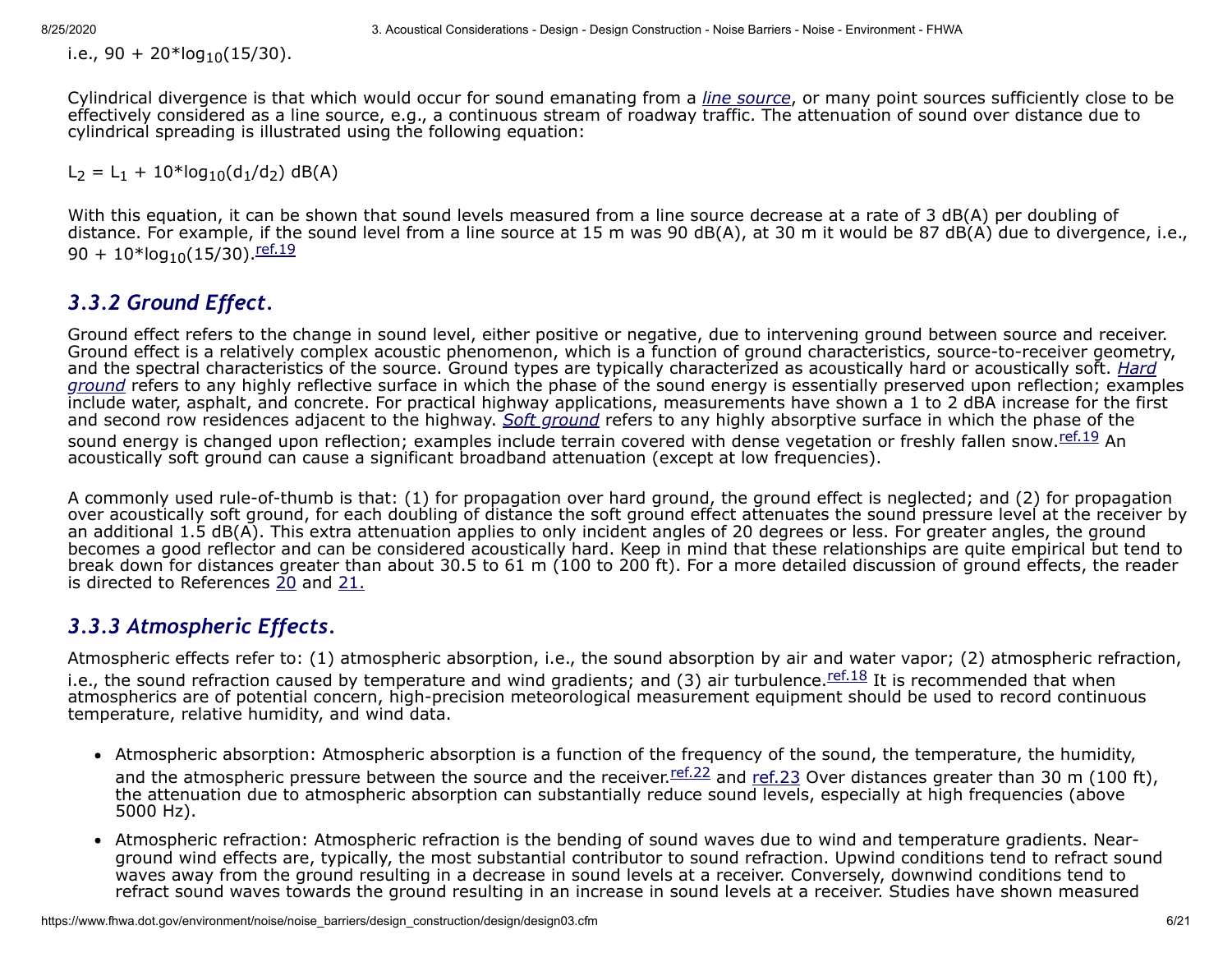sound levels to be affected by up to 7 dB(A) as a result of wind refraction within just 100 m from the centerline of the roadway.<sup>[ref.24](https://www.fhwa.dot.gov/environment/noise/noise_barriers/design_construction/design/ref.cfm#ref24)</sup> and [ref.25](https://www.fhwa.dot.gov/environment/noise/noise_barriers/design_construction/design/ref.cfm#ref25) It is generally recommended that highway traffic noise measurements be performed when the recorded wind speed is no greater than 5 m/s (11 mph) to minimize the effects of wind. Further, measurements should not be performed in conditions where strong winds with small vector components exist in the direction of propagation. Readers may refer to Reference [18](https://www.fhwa.dot.gov/environment/noise/noise_barriers/design_construction/design/ref.cfm#ref18) for more information on performing highway-related noise measurements.

Temperature effects can also contribute to sound refraction. During daytime weather conditions, when the air is warmer closer to the ground (temperature decreases with height), sound waves tend to refract upward away from the ground (temperature lapse). This may result in a decrease in sound levels at a receiver. Conversely, when the air close to the ground cools during nighttime weather conditions (temperature increases with height), sound waves tend to refract downward towards the ground (temperature inversion). This may result in an increase in sound levels at a receiver. Tef.26 Generally, refraction effects due to temperature do not exert a substantial influence on sound levels within 61 m (200 ft) of the roadway.  $ref.24$ 

• Air turbulence: Although, its effects on sound levels are more unpredictable than other atmospheric effects, in certain cases air turbulence has shown an even greater effect on noise levels than atmospheric refraction within 122 m (400 ft) from a roadway.<sup>[ref.25](https://www.fhwa.dot.gov/environment/noise/noise_barriers/design_construction/design/ref.cfm#ref25)</sup> As stated earlier, it is generally recommended that highway traffic noise measurements be performed when the recorded wind speed is no greater than 5 m/s to insure minimal effects of wind. Further, measurements should not be performed in conditions where strong winds with small vector components exist in the direction of propagation. Readers may refer to Reference [18](https://www.fhwa.dot.gov/environment/noise/noise_barriers/design_construction/design/ref.cfm#ref18) for more information on performing highway-related noise measurements.

### <span id="page-6-0"></span>*3.3.4 Shielding by Natural and Man-Made Structures.*

In this section, shielding by structures, such as trees and buildings, will be discussed. The amount of attenuation provided by these structures is determined by their size and density, and the frequencies of the sound levels. Note that shielding by noise barriers will be discussed separately in *[Section 3.4.](#page-6-1)*

Shielding by trees and other such vegetation typically only have an "out of sight, out of mind" effect. That is, the perception of highway traffic noise impact tends to decrease when vegetation blocks the *[line-of-sight](https://www.fhwa.dot.gov/environment/noise/noise_barriers/design_construction/design/design02.cfm#line)* to nearby residents (i.e., "out of sight, out of mind"). However, for vegetation to provide a substantial, or even noticeable, noise reduction, the vegetation area must be at least 5 m (15 ft) in height, 30 m (100 ft) wide and dense enough to completely obstruct the line-of-sight between the source and the receiver. This size of vegetation area may provide up to 5 dB(A) of noise reduction. Taller, wider, and denser areas of vegetation may provide even greater noise reduction. The maximum reduction that can be achieved is approximately 10 dB(A). [ref.5](https://www.fhwa.dot.gov/environment/noise/noise_barriers/design_construction/design/ref.cfm#ref5) and [ref.23](https://www.fhwa.dot.gov/environment/noise/noise_barriers/design_construction/design/ref.cfm#ref23)

Shielding by a building is similar to the shielding effects of a short (lengthwise) barrier. Building rows can act as longer barriers keeping in mind that the gaps between buildings will leak sound through to the receiver. Generally, assuming an at-*[grade](https://www.fhwa.dot.gov/environment/noise/noise_barriers/design_construction/design/design02.cfm#grade)* building row with a building-to-gap ratio of 40 percent to 60 percent, the noise reduction due to this row is approximately 3 dB( $\overline{A}$ ). Further, for each additional building row, another 1.5 dB(A) noise reduction may be considered typical.  $\frac{\text{ref.3}}{\text{ref.3}}$  $\frac{\text{ref.3}}{\text{ref.3}}$  $\frac{\text{ref.3}}{\text{ref.3}}$  and [ref.27](https://www.fhwa.dot.gov/environment/noise/noise_barriers/design_construction/design/ref.cfm#ref27) For situations where the buildings in a building row occupy less than 20 percent of the row area, unless the receiver is directly behind a building, minimal, or no, attenuation should be assumed. For situations where the buildings in a building row occupy greater than 80 percent of the row area, it may be assumed that the leakage of sound due to gaps is minimal. In this case, noise attenuation may be determined by treating the building row as a noise barrier, which is discussed in *[Section 3.4.](#page-6-1)*

## <span id="page-6-1"></span>**3.4 Noise Barrier Basics**

As shown in Figure 8, noise barriers reduce the sound which enters a community from a busy highway by either absorbing it (see *[Section 3.4.1](#page-9-0)*), transmitting it (see *[Section 3.4.2](#page-9-1)*), reflecting it back across the highway (see *[Section 3.5.4](#page-14-0)*), or forcing it to take a longer path. This longer path is referred to as the *[diffracted](https://www.fhwa.dot.gov/environment/noise/noise_barriers/design_construction/design/design02.cfm#defracted)* path.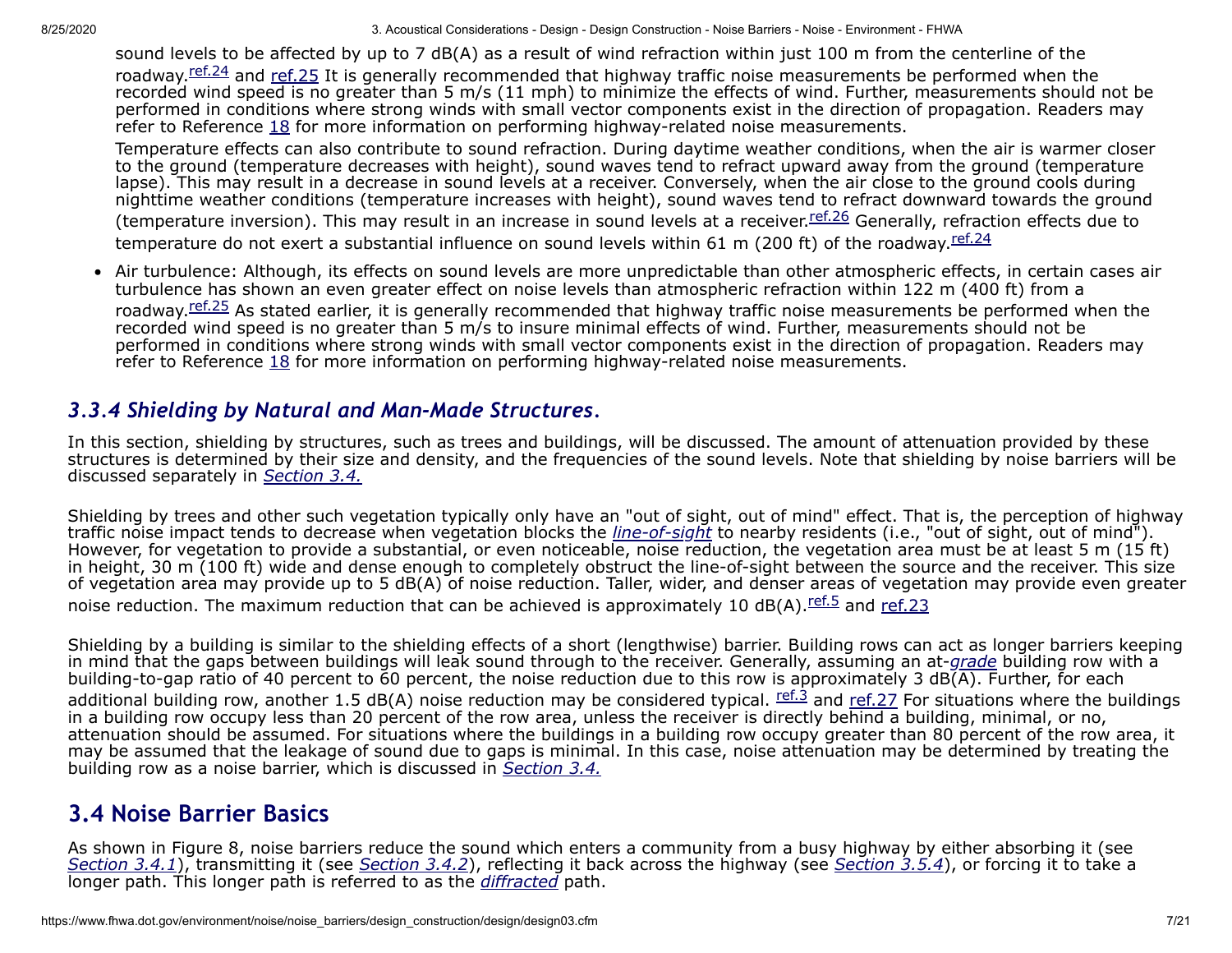8/25/2020 3. Acoustical Considerations - Design - Design Construction - Noise Barriers - Noise - Environment - FHWA



**Figure 8. Barrier absorption, transmission, reflection, and diffraction**

Diffraction, or the bending of sound waves around an obstacle, can occur both at the top of the barrier and around the ends. This bending occurs much like other wave phenomena, such as light and water waves. Due to the nature of sound waves, diffraction does not bend all frequencies uniformly. Higher frequencies (shorter wavelengths) are diffracted to a lesser degree; while lower frequencies (longer wavelengths) are diffracted deeper into the "shadow" zone behind the barrier. As a result, a barrier is, generally, more effective in attenuating the higher frequencies as compared with the lower frequencies (see Figure 9).  $\frac{ref.18}{}$  $\frac{ref.18}{}$  $\frac{ref.18}{}$ 



An important aspect of diffraction is the path length difference (δ) between the diffracted path from source over the top of the barrier to the receiver, and the direct path from source to receiver as if the barrier were not present (see Figure 10).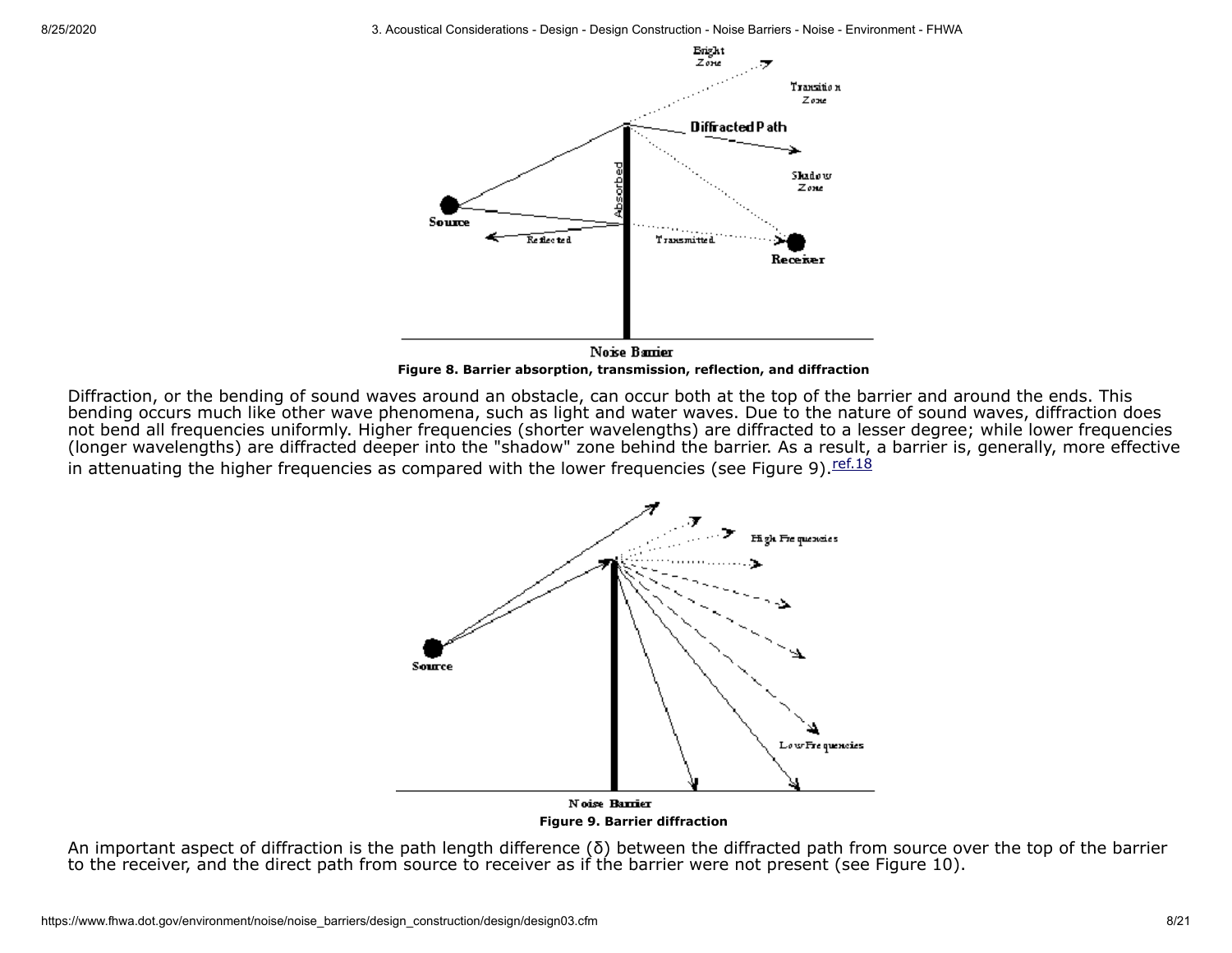

**Figure 10. Path length difference**

The path length difference is used to compute the *[Fresnel Number](https://www.fhwa.dot.gov/environment/noise/noise_barriers/design_construction/design/design02.cfm#fresnel)*  $(N_0)$ , which is a dimensionless value used in predicting the attenuation provided by a noise barrier positioned between a source and a receiver. The Fresnel Number is computed as follows:

 $N_0 = \pm 2(\delta_0/\lambda) = \pm 2(f \delta_0 /c)$ 

where:  $N_0$  is the Fresnel Number determined along the path defined by a particular source-barrier-receiver geometry;

 $\pm$  is positive in the case where the line of sight between the source and receiver is lower than the diffraction point and negative when the line of sight is higher than the diffraction point (see Figure 10);  $\frac{\text{ref.28}}{ }$  $\frac{\text{ref.28}}{ }$  $\frac{\text{ref.28}}{ }$ 

 $δ<sub>0</sub>$  is the path length difference determined along the path defined by a particular source-barrier-receiver geometry;

λ is the wavelength of the sound radiated by the source;

f is the frequency of the sound radiated by the source; and

c is the speed of sound.

Note the relationship between the variables in the above equation. If the path length difference increases, the Fresnel number and, thus, barrier attenuation increases. If the frequency increases, barrier attenuation increases as well. Figure 11 shows the relationship between barrier attenuation and Fresnel Number for a frequency of 550 Hz. A 550 Hz frequency is considered fairly representative for computing barrier attenuation of highway traffic noise.<sup>[ref.29](https://www.fhwa.dot.gov/environment/noise/noise_barriers/design_construction/design/ref.cfm#ref29)</sup>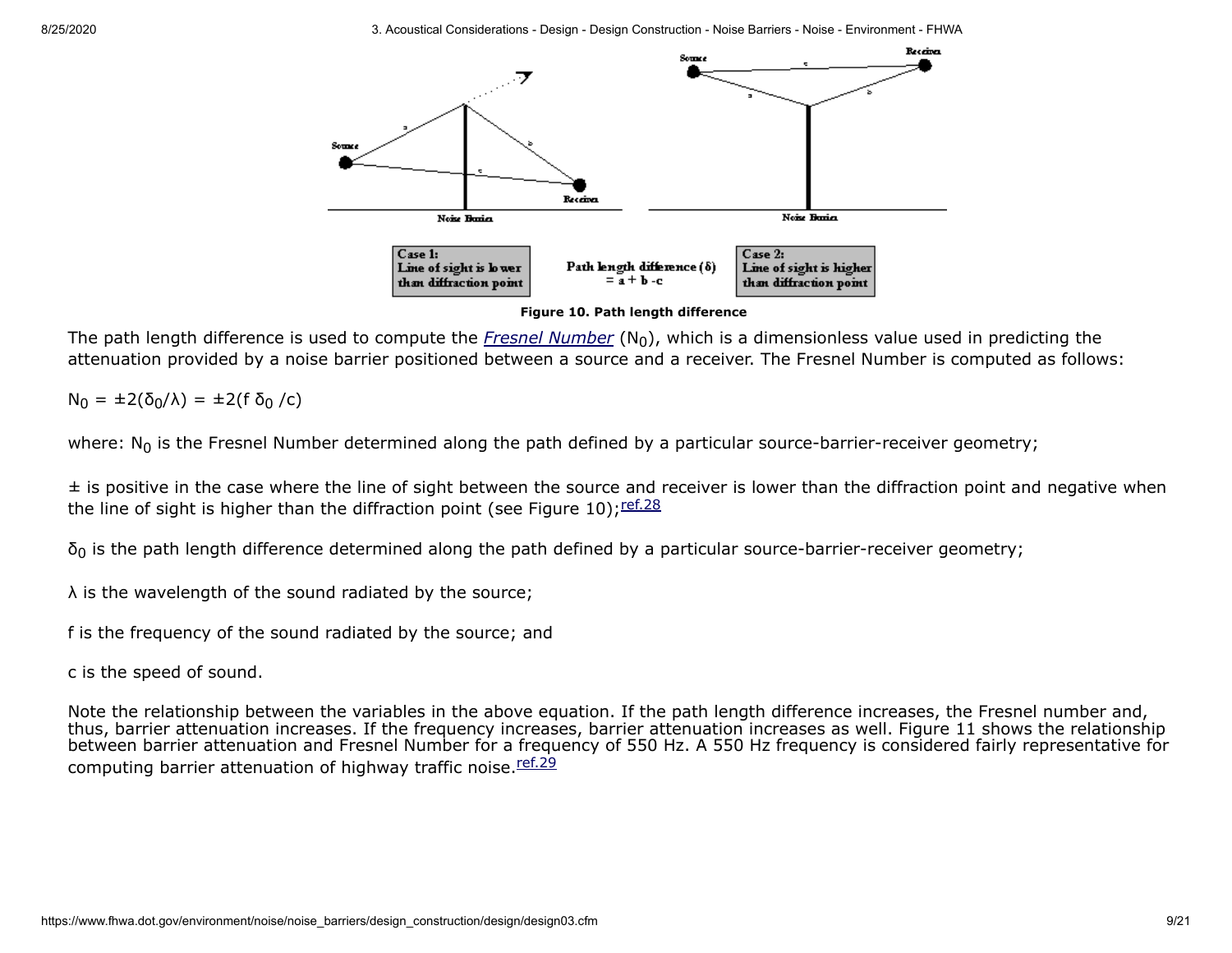

**Figure 11. Barrier attenuation versus Fresnel Number**

### <span id="page-9-0"></span>*3.4.1 Barrier Absorption.*

The amount of incident sound that a barrier absorbs is typically expressed in terms of its *[Noise Reduction Coefficient](https://www.fhwa.dot.gov/environment/noise/noise_barriers/design_construction/design/design02.cfm#nrc)* (NRC). NRC is defined as the arithmetic average of the *[Sabine absorption coefficients](https://www.fhwa.dot.gov/environment/noise/noise_barriers/design_construction/design/design02.cfm#sabine)*, αsab, at 250 Hz, 500 Hz, 1000 Hz, and 2000 Hz:

 $NRC = \frac{1}{4} \times (a_{250} + a_{500} + a_{1000} + a_{2000})$ 

NRC values can range from zero to one; where zero indicates the barrier will reflect all the sound incident upon it (see also *Section* 3.5.4.[\), and one indicates the barrier will absorb all the sound incident upon it. A typical NRC for an absorptive barrier ranges from](#page-14-0) 0.6 to 0.9 [ref.19](https://www.fhwa.dot.gov/environment/noise/noise_barriers/design_construction/design/ref.cfm#ref19)

Measurements to determine the  $a_{sab}$  of a barrier facade should be made in accordance with the ASTM Recommended Practice C384 (Impedance Tube Method) or C423 (Reverberation Room Method). The Impedance Tube Method can be used to measure the sound absorption of *[normal incident sound](https://www.fhwa.dot.gov/environment/noise/noise_barriers/design_construction/design/design02.cfm#normal)* on a small sample of a material. **[ref.15](https://www.fhwa.dot.gov/environment/noise/noise_barriers/design_construction/design/ref.cfm#ref15)** and [ref.30](https://www.fhwa.dot.gov/environment/noise/noise_barriers/design_construction/design/ref.cfm#ref30) The Reverberation Room Method (see Figure 12)<sup>[\(note 2\)](https://www.fhwa.dot.gov/environment/noise/noise_barriers/design_construction/design/notes.cfm#2)</sup> is used to measure the sound absorption of *random incident sound* [on a larger sample of a material. Most barrier manufacturers prefer to use](https://www.fhwa.dot.gov/environment/noise/noise_barriers/design_construction/design/design02.cfm#random) the Reverberation Room Method because of its lack of constraints on sample size. However, for this Method, the sample size chosen and method and angle of mounting may have substantial effects on the determined absorption coefficients. These concerns are further addressed in Reference [31.](https://www.fhwa.dot.gov/environment/noise/noise_barriers/design_construction/design/ref.cfm#ref31)



**Figure 12. Barrier absorption: Reverberation Room Method** photo #2553

## <span id="page-9-1"></span>*3.4.2 Barrier Sound Transmission.*

The amount of incident sound that a barrier transmits can be described by its sound *[Transmission Loss](https://www.fhwa.dot.gov/environment/noise/noise_barriers/design_construction/design/design02.cfm#transmission)* (TL). Measurements to determine a barrier's TL should be made in accordance with ASTM Recommended Practice E413-87. The is determined as follows: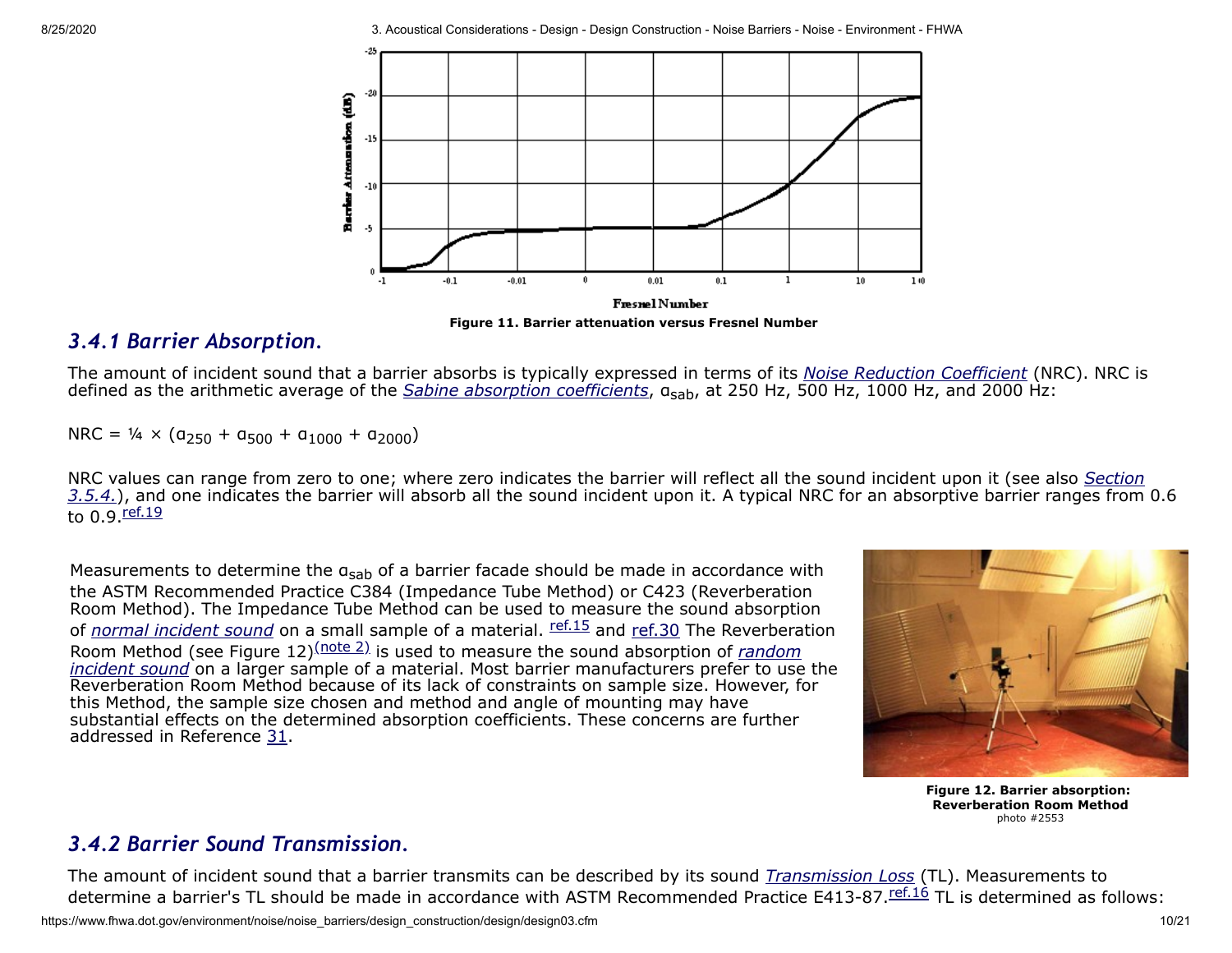$$
TL = 10\log_{10}[10^{(SPL_S/10)}/10^{(SPL_T/10)}]
$$

dB(A)

where: SPL<sub>s</sub> is the sound pressure level (see *[Section 3.1](#page-0-0)*) on the source side of the barrier; and

SPL<sub>r</sub> is the sound pressure level on the receiver side of the barrier.

For highway noise barriers, any sound that is transmitted through the barrier can be effectively neglected since it will be at such a low level relative to the diffracted sound, i.e., the sound transmitted will typically be at least 20 dB(A) below that which is diffracted. That is, if a sound level of 100 dB(A) is incident upon a barrier and only 1 dB(A) is transmitted, i.e, 1 percent of the incident sound's energy, then a TL of 20 dB(A) is achieved.

As a rule of thumb, any material weighing 20 kg/m<sup>2</sup> (4 lbs/ft<sup>2</sup>) or more has a transmission loss of at least 20 dB(A). Such material would be adequate for a noise reduction of at least 10 dB(A) due to diffraction. Note that a weight of 20 kg/m<sup>2</sup> (4 lbs/ft<sup>2</sup>) can be attained by lighter and thicker, or heavier and thinner materials. The greater the density of the material, the thinner the material may be. TL also depends on the stiffness of the barrier material and frequency of the source. [ref.18](https://www.fhwa.dot.gov/environment/noise/noise_barriers/design_construction/design/ref.cfm#ref18)

In most cases, the maximum noise reduction that can be achieved by a barrier is 20 dB(A) for thin walls and 23 dB(A) for berms. Therefore, a material that has a TL of at least 25 dB(A) or greater is desired and would always be adequate for a noise barrier. The following table gives approximate TL values for some common materials, tested for typical A-weighted highway traffic frequency spectra. They may be used as a rough quide in acoustical design of noise barriers. For accurate values, consult material test reports by accredited laboratories.

| <b>Material</b>                                                  | <b>Thickness</b><br>mm (inches) | Weight<br>$kg/m2$ (lbs/ft <sup>2</sup> ) | <b>Transmission Loss (dB(A))</b> |
|------------------------------------------------------------------|---------------------------------|------------------------------------------|----------------------------------|
| Concrete Block, 200mm x 200mm x 405 (8" x 8" x 16") light weight | 200mm (8")                      | 151 (31)                                 | 34                               |
| Dense Concrete                                                   | 100mm $(4")$                    | 244 (50)                                 | 40                               |
| Light Concrete                                                   | 150mm (6")                      | 244 (50)                                 | 39                               |
| Light Concrete                                                   | 100mm(4")                       | 161(33)                                  | 36                               |
| Steel, 18 ga                                                     | $1.27$ mm $(.0.050")$           | 10(2.00)                                 | 25                               |
| Steel, 20 ga                                                     | $0.95$ mm $(0.0375")$           | 7.3(1.50)                                | 22                               |
| Steel, 22 ga                                                     | $0.79$ mm (0.0312")             | 6.1(1.25)                                | 20                               |
| Steel, 24 ga                                                     | $0.64$ mm $(0.025")$            | 4.9(1.00)                                | 18                               |
| Aluminum, Sheet                                                  | 1.59mm (0.0625")                | 4.4(0.9)                                 | 23                               |
| Aluminum, Sheet                                                  | $3.18$ mm $(0.125")$            | 8.8(1.8)                                 | 25                               |

#### **Table 3. Approximate sound transmission loss values for common materials.**

https://www.fhwa.dot.gov/environment/noise/noise\_barriers/design\_construction/design03.cfm 11/21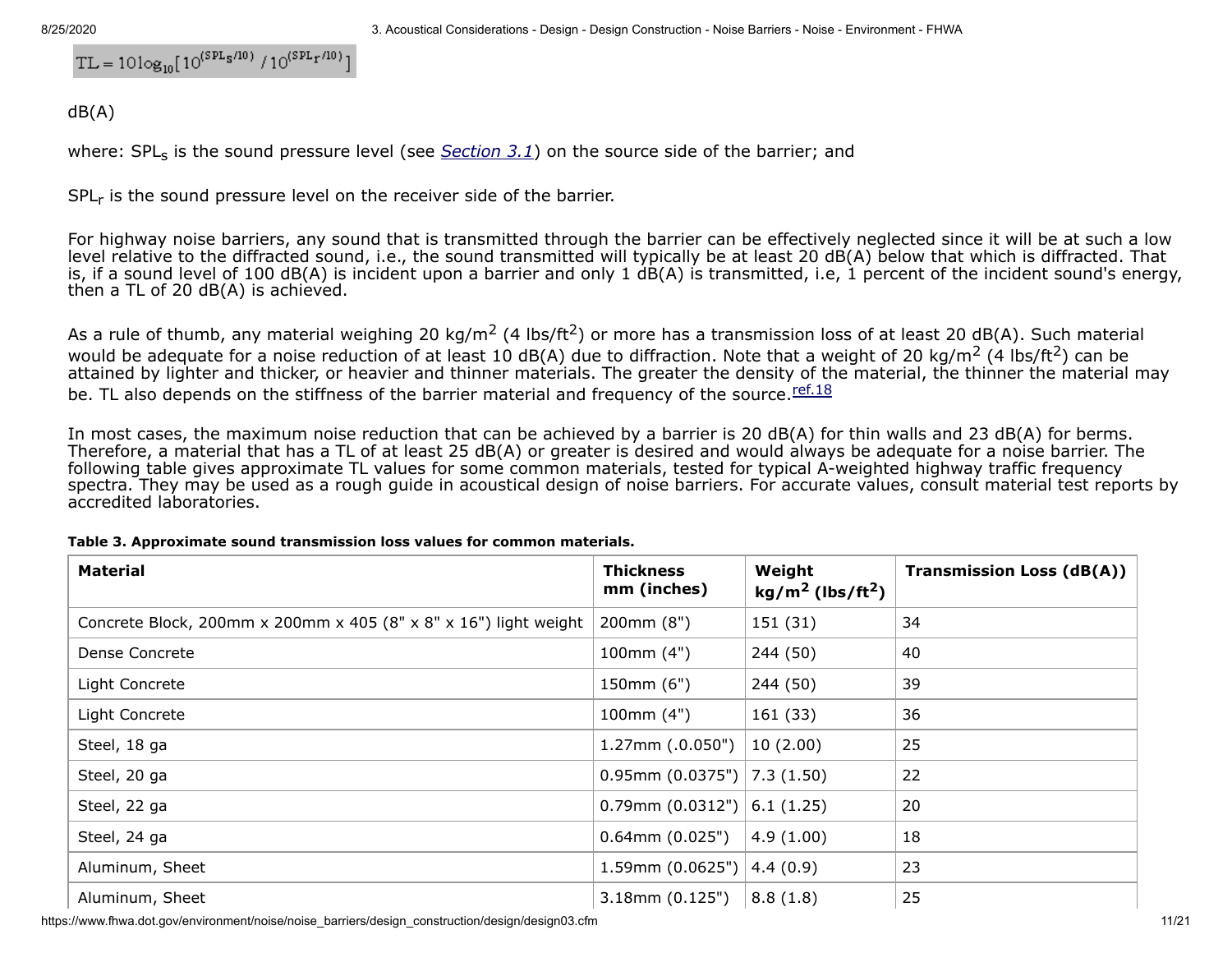| Aluminum, Sheet | $6.35$ mm $(0.25")$  | 17.1(3.5) | 27 |
|-----------------|----------------------|-----------|----|
| Wood, Fir       | 12mm (0.5")          | 8.3(1.7)  | 18 |
| Wood, Fir       | 25mm(1.0")           | 16.1(3.3) | 21 |
| Wood, Fir       | 50mm $(2.0")$        | 32.7(6.7) | 24 |
| Plywood         | 12mm(0.5")           | 8.3(1.7)  | 20 |
| Plywood         | 25mm(1.0")           | 16.1(3.3) | 23 |
| Glass, Safety   | $3.18$ mm $(0.125")$ | 7.8(1.6)  | 22 |
| Plexiglass      | 6mm (0.25")          | 7.3(1.5)  | 22 |
|                 |                      |           |    |

The above table assumes no openings or gaps in the barrier material. Some materials, such as wood, however, are prone to develop openings or gaps due to shrinkage, warping, splitting, or weathering. Treatments to reduce/eliminate noise leakage for wood barrier systems are discussed in *[Section 5.4.1.](https://www.fhwa.dot.gov/environment/noise/noise_barriers/design_construction/design/design05.cfm#sec5.4.1)* Noise leakage due to possible gaps in the horizontal joints between *[panels](https://www.fhwa.dot.gov/environment/noise/noise_barriers/design_construction/design/design02.cfm#panel)* in a post and panel "stacked panel" barrier system (see *[Section 4.1.2.1](https://www.fhwa.dot.gov/environment/noise/noise_barriers/design_construction/design/design04.cfm#sec4.1.2.1)*) should also be given careful consideration. Finally, some barrier systems are designed with small openings at the base of the barrier to carry water, which would otherwise pond on one side of the barrier, through the barrier. Two important consideration associated with these openings are: (1) Ensure that the opening is small [the effect of a continuous gap of up to 20 cm (7.8 in) at the base of a noise barrier is usually within 1 dB(A)],  $\frac{\text{ref.32}}{\text{ref.32}}$  $\frac{\text{ref.32}}{\text{ref.32}}$  $\frac{\text{ref.32}}{\text{ref.32}}$  and (2) Ensure that proper protection in the form of grates or bars is provided to restrict entry by small animals (cats, small dogs, etc.). Drainage considerations are also discussed in *[Section 7.1.2](https://www.fhwa.dot.gov/environment/noise/noise_barriers/design_construction/design/design07.cfm#sec7.1.2)* and *[7.1.3.](https://www.fhwa.dot.gov/environment/noise/noise_barriers/design_construction/design/design07.cfm#sec7.1.3)*

It should be noted that there are other ratings used to express a material's sound transmission characteristics. One rating in common use is the *[Sound Transmission Class](https://www.fhwa.dot.gov/environment/noise/noise_barriers/design_construction/design/design02.cfm#stc)* (STC). STC is a single-number rating derived by fitting a reference rating curve to the TL values measured for the one-third octave frequency bands between 125 Hz and 4000 Hz. The reference rating curve is fitted to the TL values such that the sum of deficiencies (TL values less than the reference rating curve), does not exceed 32 dB, and no single deficiency is greater than 8 dB. The STC value is the TL value of the reference *[contour](https://www.fhwa.dot.gov/environment/noise/noise_barriers/design_construction/design/design02.cfm#contour)* at 500 Hz. The disadvantage to using the STC rating scheme is that it is designed to rate noise reductions in frequencies of normal speech and office areas, and not for the lower frequencies of highway traffic noise. For frequencies of traffic noise, the STC is typically 5 to 10 dB(A) greater than the TL and, thus, should only be used as rough guide.

## **3.5 Barrier-Design Acoustical Considerations**

This section describes the various acoustical considerations involved in actual noise barrier design. Non- acoustical design considerations will be discussed in Sections 4 to 13). The acoustical considerations include:

Barrier design goals and insertion loss(*[Section 3.5.1](#page-12-0)*);

Barrier length (*[Section 3.5.2](#page-13-0)*);

Wall versus berm (*[Section 3.5.3](#page-14-1)*);

Reflective versus absorptive (*[Section 3.5.4](#page-14-0)*);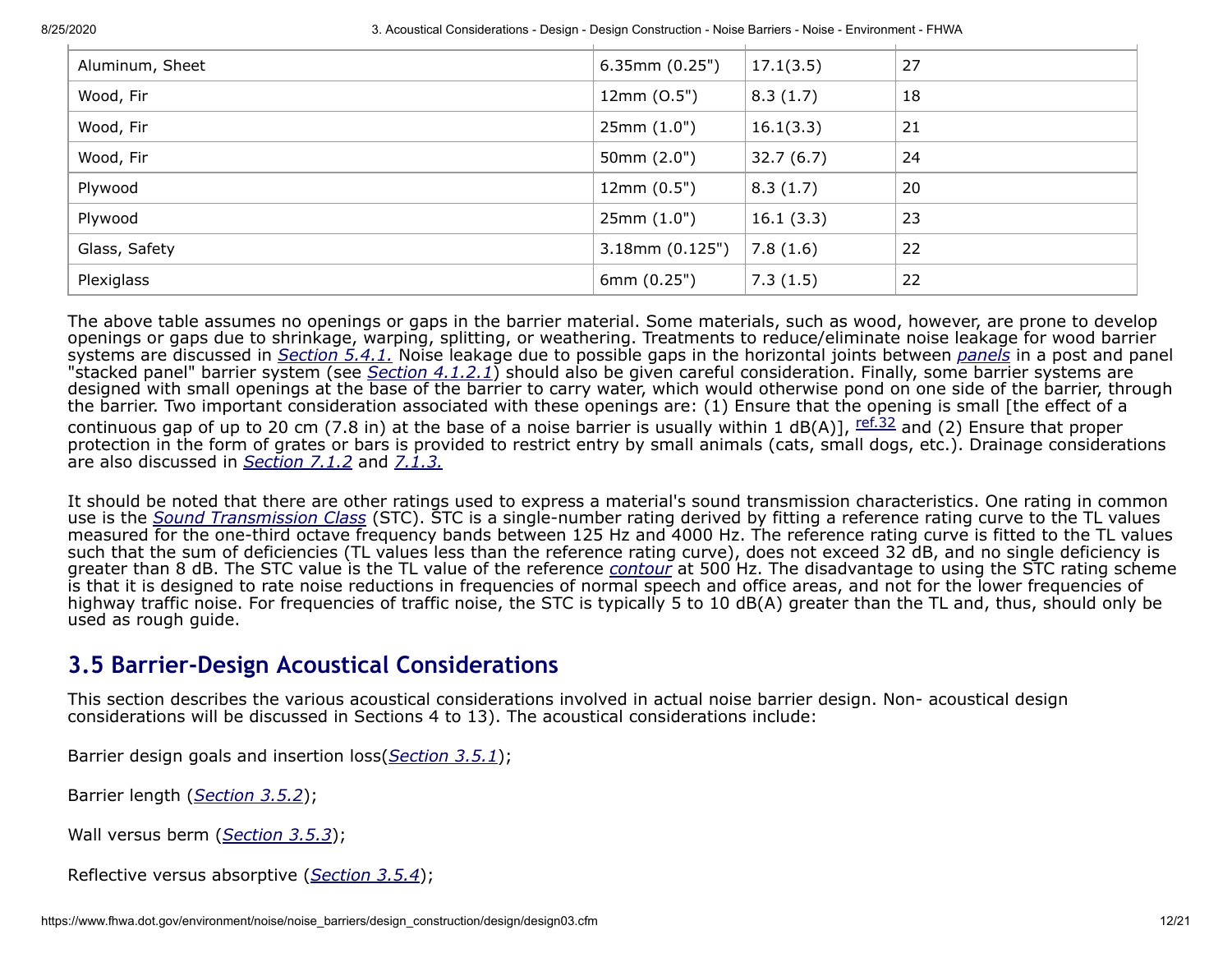Other miscellaneous design considerations (*[Section 3.5.5](#page-17-0)*).

### <span id="page-12-0"></span>*3.5.1 Barrier Design Goals and Insertion Loss.*

The first step in barrier design is to establish the design goals. Design goals may not be limited simply to noise reduction at receivers, but may also include other considerations of safety and maintenance as well. These other considerations are discussed later in Sections 4 through 13.

In this section, the acoustical design goals of noise reduction will be discussed. Acoustical design goals are usually referred to in terms of barrier *[Insertion Loss](https://www.fhwa.dot.gov/environment/noise/noise_barriers/design_construction/design/design02.cfm#insertion)* (IL). IL is defined as the sound level at a given receiver before the construction of a barrier minus the sound level at the same receiver after the construction of the barrier. The construction of a noise barrier usually results in a partial loss of soft-ground attenuation. This is due to the barrier forcing the sound to take a higher path relative to the ground plane. Therefore, barrier IL is the net effect of barrier diffraction, combined with this partial loss of soft-ground attenuation.

Typically, a 5-dB(A) IL can be expected for receivers whose line-of-sight to the roadway is just blocked by the barrier. A general rule-ofthumb is that each additional 1 m of barrier height above line-of-sight blockage will provide about 1.5 dB(A) of additional attenuation (see Figure 13).



Properly-designed noise barriers should attain an IL approaching 10 dB(A), which is equivalent to a perceived halving in loudness for the first row of homes directly behind the barrier. For those residents not directly behind the barrier, a noise reduction of 3 to 5 dB(A) can typically be provided, which is just slightly perceptible to the human ear. Table 4 shows the relationship between barrier IL and design feasibility.[ref.1](https://www.fhwa.dot.gov/environment/noise/noise_barriers/design_construction/design/ref.cfm#ref1)

| Table 4. Relationship between barrier insertion loss and design feasibility. |  |  |  |  |  |  |
|------------------------------------------------------------------------------|--|--|--|--|--|--|
|------------------------------------------------------------------------------|--|--|--|--|--|--|

| <b>Barrier Insertion Loss   Design Feasibility</b> |            | <b>Reduction in Sound Energy</b> | <b>Relative Reduction in Loudness</b> |
|----------------------------------------------------|------------|----------------------------------|---------------------------------------|
| 5 $dB(A)$                                          | Simple     | 68%                              | Readily perceptible                   |
| $10 \text{ dB}(A)$                                 | Attainable | 90%                              | Half as loud                          |
|                                                    |            |                                  |                                       |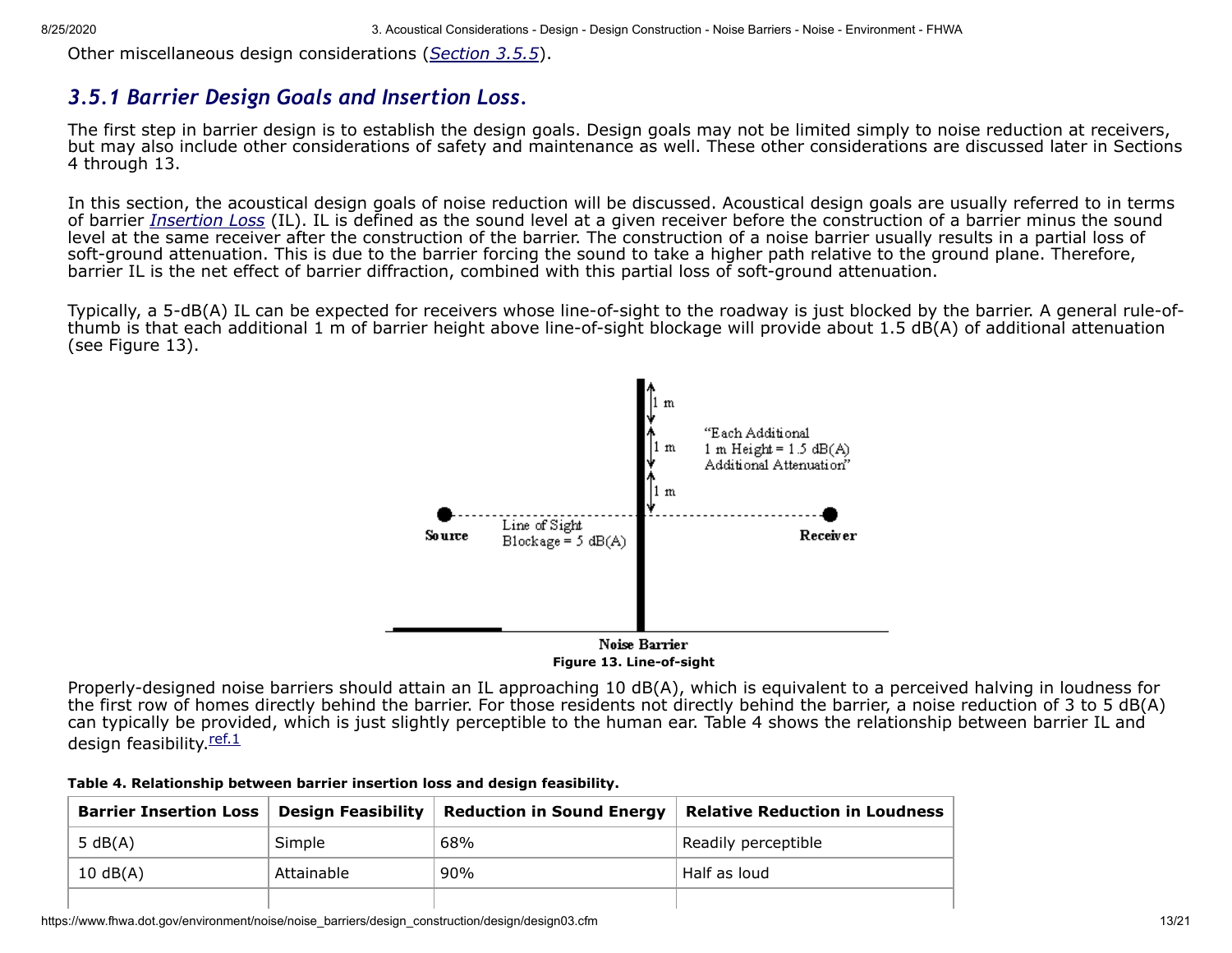| 15 dB(A) | Very difficult    | 97% | One-third as loud  |
|----------|-------------------|-----|--------------------|
| 20 dB(A) | Nearly impossible | 99% | One-fourth as loud |

### <span id="page-13-0"></span>*3.5.2 Barrier Length.*

Noise barriers should be tall enough and long enough so that only a small portion of sound diffracts around the edges. If a barrier is not long enough, *[degradations](https://www.fhwa.dot.gov/environment/noise/noise_barriers/design_construction/design/design02.cfm#degradation)* in barrier performance of up to 5 dB(A) less than the barrier's design noise reduction may be seen for those receivers near the barrier ends. A rule-of-thumb is that a barrier should be long enough such that the distance between a receiver and a barrier end is at least four times the perpendicular distance from the receiver to the barrier along a line drawn between the receiver and the roadway (see Figure 14). Another way of looking at this rule is that the angle subtended from the receiver to a barrier end should be at least 80 degrees, as measured from the perpendicular line from the receiver to the roadway.



Sometimes due to the community and roadway geometry, there is not enough available area to ensure a proper-length barrier. In those cases, highway barrier designers may decide to construct the barrier with the ends curved inward towards the community (see Figure 15).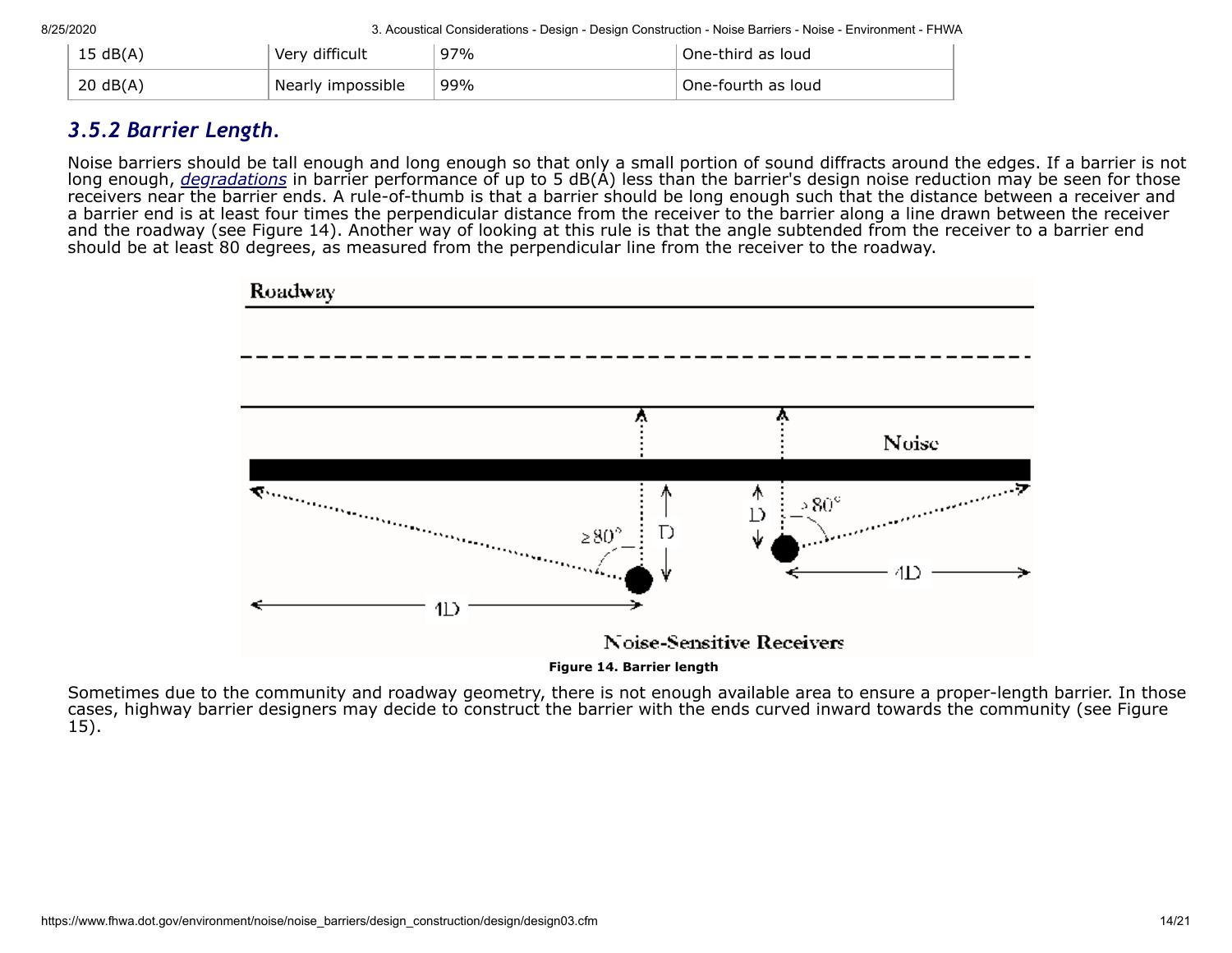

**Figure 15. Barrier curved inward towards the community** photo #2617

### <span id="page-14-1"></span>*3.5.3 Wall Versus Berm.*

Highway noise barriers are typically characterized as a wall, a berm, or a combination of the two (see Figure 16). There are advantages and disadvantages to each type. The considerations that are examined in deciding whether to build a wall or a berm, include available area, materials, costs, aesthetics, and community concerns. Acoustically, for a given site geometry and comparable barrier height and length, a berm barrier will typically provide an extra 1 to 3 dB(A) of attenuation. Several factors contribute to this increase. First, the flat top of a berm diffracts the sound waves twice, resulting in a longer path-length difference, a larger Fresnel number, and, thus, more attenuation. Second, the surface of a berm is, essentially, grass-covered acoustically soft earth with side slopes closer to the sound path, which provides additional attenuation. However, because a berm is wider than a wall (thus, requiring more land than a wall when constructed) and because the 1 to 3 dB(A) additional attenuation is, at best, only barely perceptible to the human ear, a berm's acoustical advantage does not necessarily guarantee its choice versus a wall.



**Figure 16. Wall, berm and combination noise barriers**

### <span id="page-14-0"></span>*3.5.4 Reflective Versus Absorptive.*

A barrier without any added absorptive treatment is by default reflective (see also *[Section 3.4.1](#page-9-0)*). A reflective barrier on one side of the roadway can result in some sound energy being reflected back across the roadway to receivers on the opposite side (see Figure 17).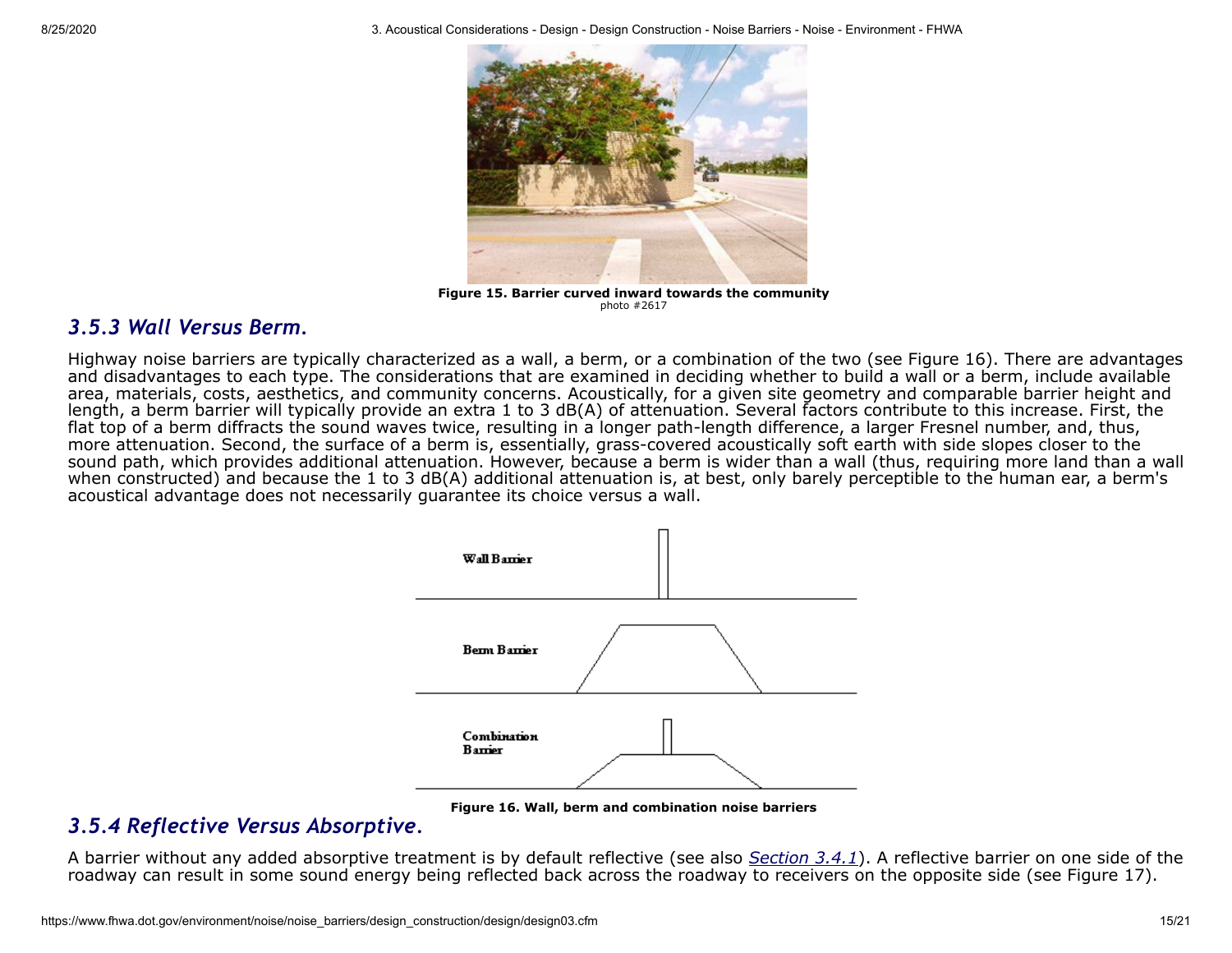It is a common phenomenon for residents to perceive a difference in sound after a barrier is installed on the opposite side of a roadway. Although theory indicates greater increases for a single reflection, practical highway measurements commonly show not greater than a 1 to 2 dB(A) increase in sound levels due to the sound reflected off the opposing barrier. While this increase may not be readily perceptible, residents on the opposite side of the roadway may perceive a change in the quality of the sound; the signature of the reflected sound may differ from that of the source due to a change in frequency content upon reflection.



**Figure 17. Reflective noise paths due to a single barrier**

Parallel barriers are two barriers which face each other on opposite sides of a roadway (see Figure 18). Sound reflected between reflective parallel barriers may cause degradations in each barrier's performance due to multiple reflections that diffract over the individual barriers. These degradations may be from 2 to as much as 6 dB(A) (see Figure 19).  $ref.19$ That is, a single barrier with an insertion loss of 10 dB(A) may only realize an effective reduction of  $\overline{4}$  to 8 dB(A) if another barrier is placed parallel to it on the opposite side of the highway.



**Figure 18. Parallel noise barriers** photo #2968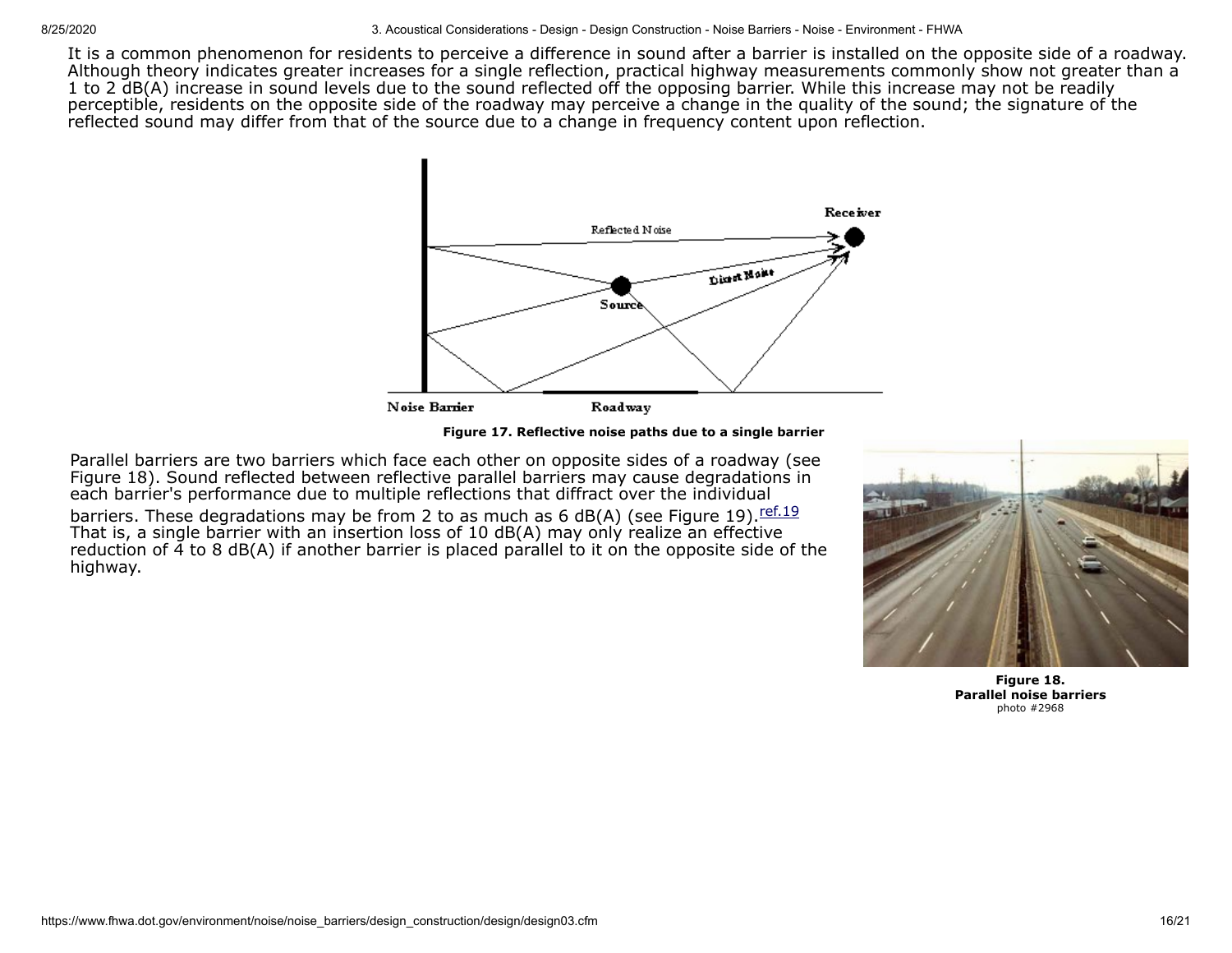

**Figure 19. Reflective noise paths due to a parallel barrier**

The problems caused by both single and parallel barriers can be minimized using one or a combination of the following three methods: [ref.19](https://www.fhwa.dot.gov/environment/noise/noise_barriers/design_construction/design/ref.cfm#ref19)

• For parallel barriers, ensure that the distance between the two barriers is at least 10 times their average height. A 10:1 widthto-height (w/h) ratio will result in an imperceptible degradation in performance. In recent studies, it was determined that as the w/h ratio increases, the insertion loss degradation decreases. *ref.24* and [ref.33](https://www.fhwa.dot.gov/environment/noise/noise_barriers/design_construction/design/ref.cfm#ref33) This decrease can be attributed to: (1) the decrease in the number of reflections between the barriers; and (2) the weakening of the reflections due to geometrical spreading and atmospheric absorption. Table 5 provides a guideline of three, general w/h ratio ranges and the corresponding barrier insertion-loss degradation  $(\Delta_{\text{II}})$  that can be expected.

| w/h Ratio           | Maximum $\Delta_{\text{TI}}$ in dB(A)           | Recommendation                                                                 |
|---------------------|-------------------------------------------------|--------------------------------------------------------------------------------|
| Less than $10:1$    | 3 or greater                                    | Action required to minimize degradation.                                       |
| $10:1$ to $20:1$    | $0$ to $3$                                      | At most, degradation barely perceptible; no action required in most instances. |
| Greater than $20:1$ | No measurable degradation   No action required. |                                                                                |

**Table 5. Guideline for categorizing parallel barrier sites based on the w/h ratio.**

• Apply sound absorptive material on either one or both barrier facades. See also *[Section 3.4.1](#page-9-0)*. The decision to add a sound absorptive surface should be determined by weighing benefit versus cost. That is, what noise abatement benefits can be achieved for how many residents versus the costs of the application and maintenance of the absorptive treatments?

The answer is most important since the typical costs of noise absorptive material, whether integrated with the noise barrier at the time of barrier construction, or as a retrofit later on after the barrier is constructed, is usually \$75 to \$118/m<sup>2</sup> (\$7 to \$11/ft<sup>2</sup>). Using an average cost of \$97/m<sup>2</sup> (\$9/ft<sup>2</sup>) for example, for a 3.6-m (12 ft) high barrier, this would translate into an additional \$0.4 million/km (\$0.6 million/mi) in costs. ref.24, ref.34, ref.35, [ref.36](https://www.fhwa.dot.gov/environment/noise/noise_barriers/design_construction/design/ref.cfm#ref36) and [ref.37](https://www.fhwa.dot.gov/environment/noise/noise_barriers/design_construction/design/ref.cfm#ref37)

• Tilt one or both of the barriers outward away from the road. Previous research has shown that an angle as small as 7 degrees is effective at minimizing degradations. *[ref.33](https://www.fhwa.dot.gov/environment/noise/noise_barriers/design_construction/design/ref.cfm#ref33)* This solution, however, must consider locations higher than the opposite barrier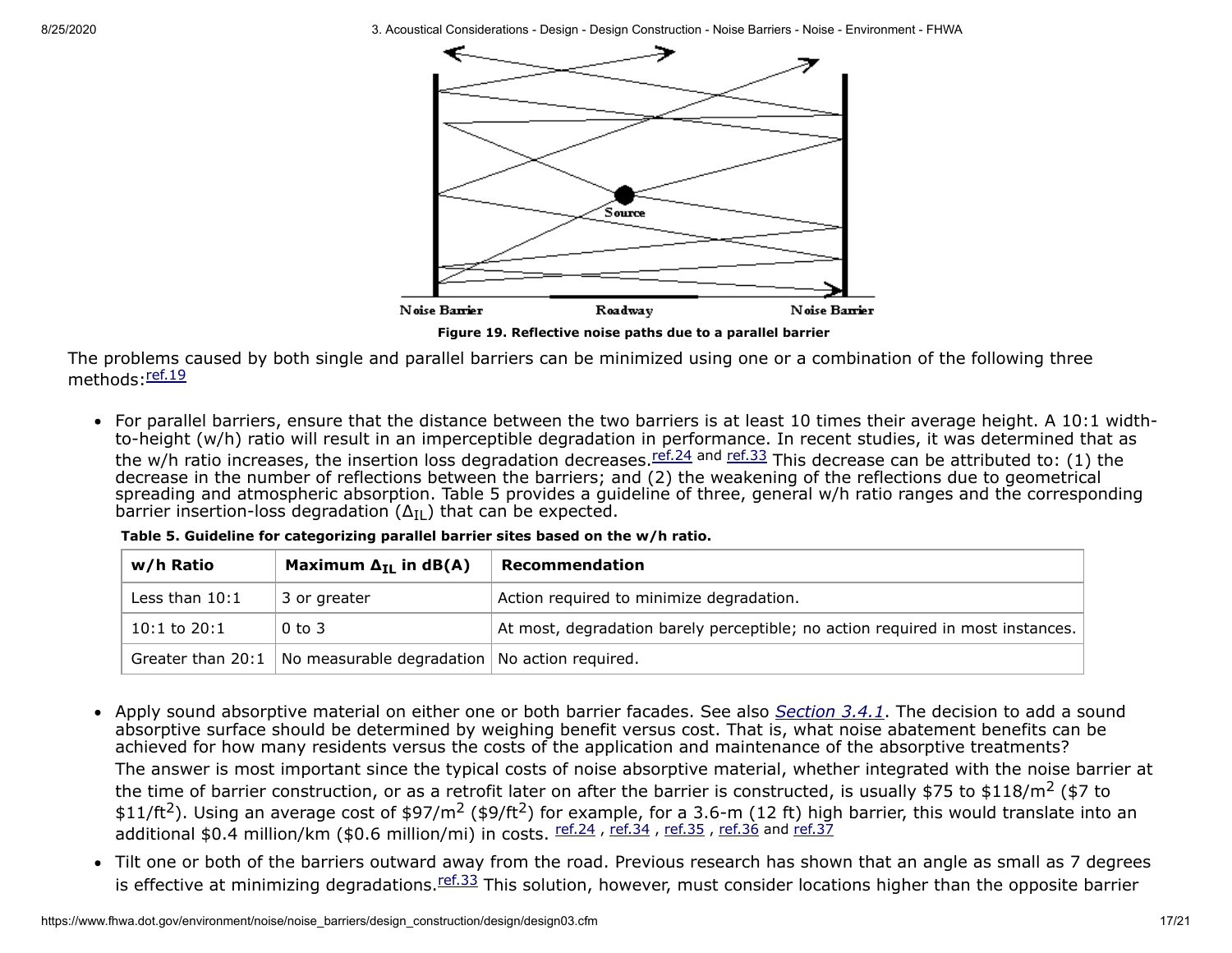because they may be adversely affected by the reflected sound.

### <span id="page-17-0"></span>*3.5.5 Other Unique Design Considerations.*

### <span id="page-17-1"></span>**3.5.5.1 Overlapping Barriers.**

Barriers which overlap each other (see Figure 20) are usually constructed to allow access gaps for maintenance, safety, and pedestrian purposes (see *Section 9.4.1*). A general rule-of-thumb is that the ratio between overlap distance and gap width should be at least 4:1 to ensure negligible degradation of barrier performance (see Figures 21). If a 4:1 ratio is not feasible, then consideration should be given to the application of absorptive material (see *[Section 3.4.1](#page-9-0)*) on the barrier surfaces within the gap area.



**Figure 20. Example of overlapping barriers** photo #5902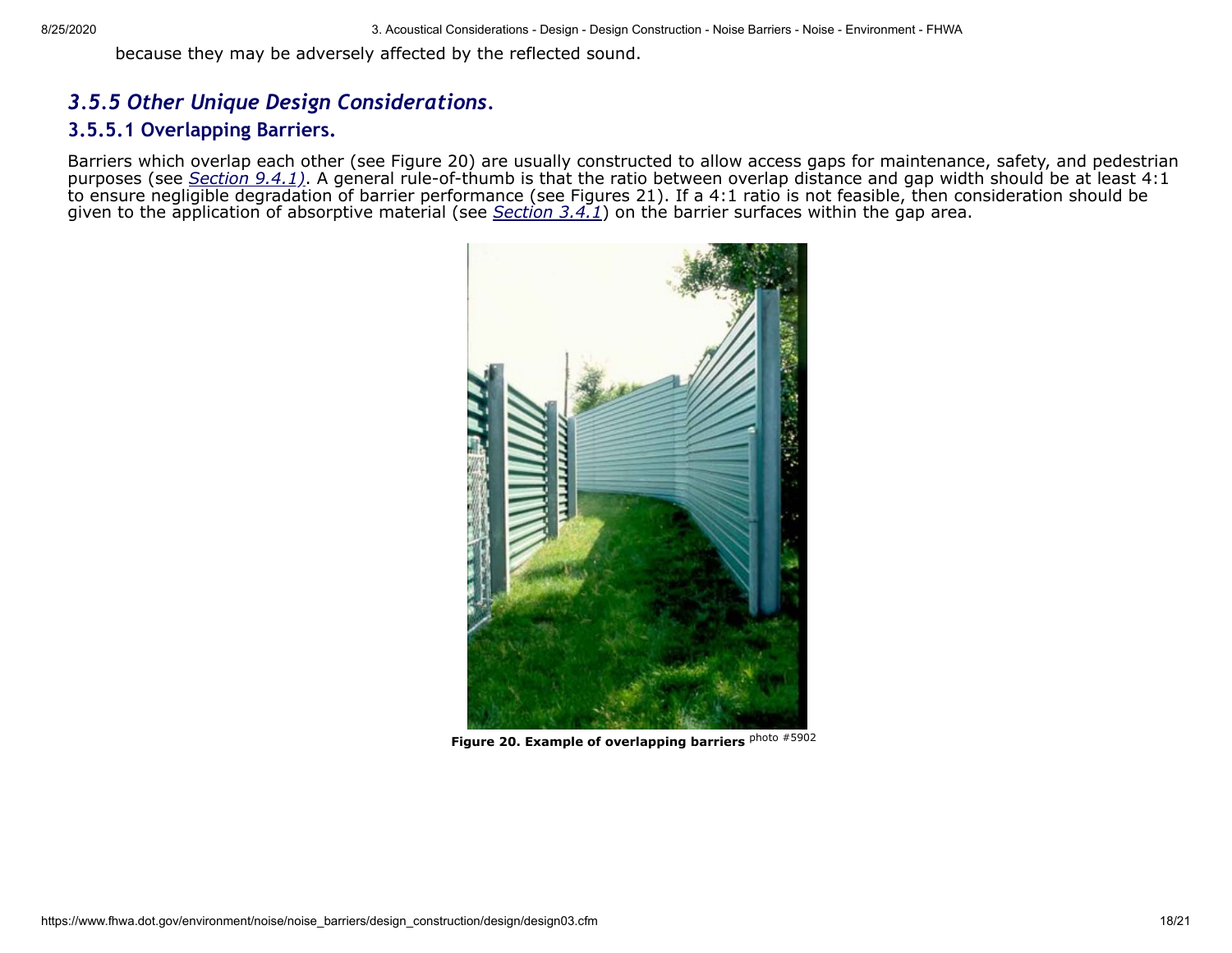

### **3.5.5.2 "Zig-zag" Barriers.**

A barrier using concrete panels arranged in a "zig-zag-like" or "trapezoidal" configuration (see *[Section 4.1.2.3.1](https://www.fhwa.dot.gov/environment/noise/noise_barriers/design_construction/design/design04.cfm#sec4.1.2.3.1)*) is advantageous because it is structurally sound without the use of a *[foundation](https://www.fhwa.dot.gov/environment/noise/noise_barriers/design_construction/design/design02.cfm#foundation)*. This type of barrier can also be visually pleasing to motorists because it provides variation in form (see Figure 22). It does not, however, have any substantial additional sound attenuation benefits.



**Figure 22. "Zig-zag" barrier** photo #8057

### <span id="page-18-0"></span>**3.5.5.3 Tops of Barriers.**

There has been limited research into varying the shape of the top of a barrier (see Figure 23 and 24) for the purpose of shortening barrier heights and possibly attaining the attenuation characteristic of a taller barrier. The technical rationale is that additional attenuation can be attained by increasing the number of diffractions occurring at the top of the barrier. Shorter barrier heights could improve the aesthetic impact on communities and motorists by preserving more of the view. [ref.18](https://www.fhwa.dot.gov/environment/noise/noise_barriers/design_construction/design/ref.cfm#ref18) and [ref.38](https://www.fhwa.dot.gov/environment/noise/noise_barriers/design_construction/design/ref.cfm#ref38)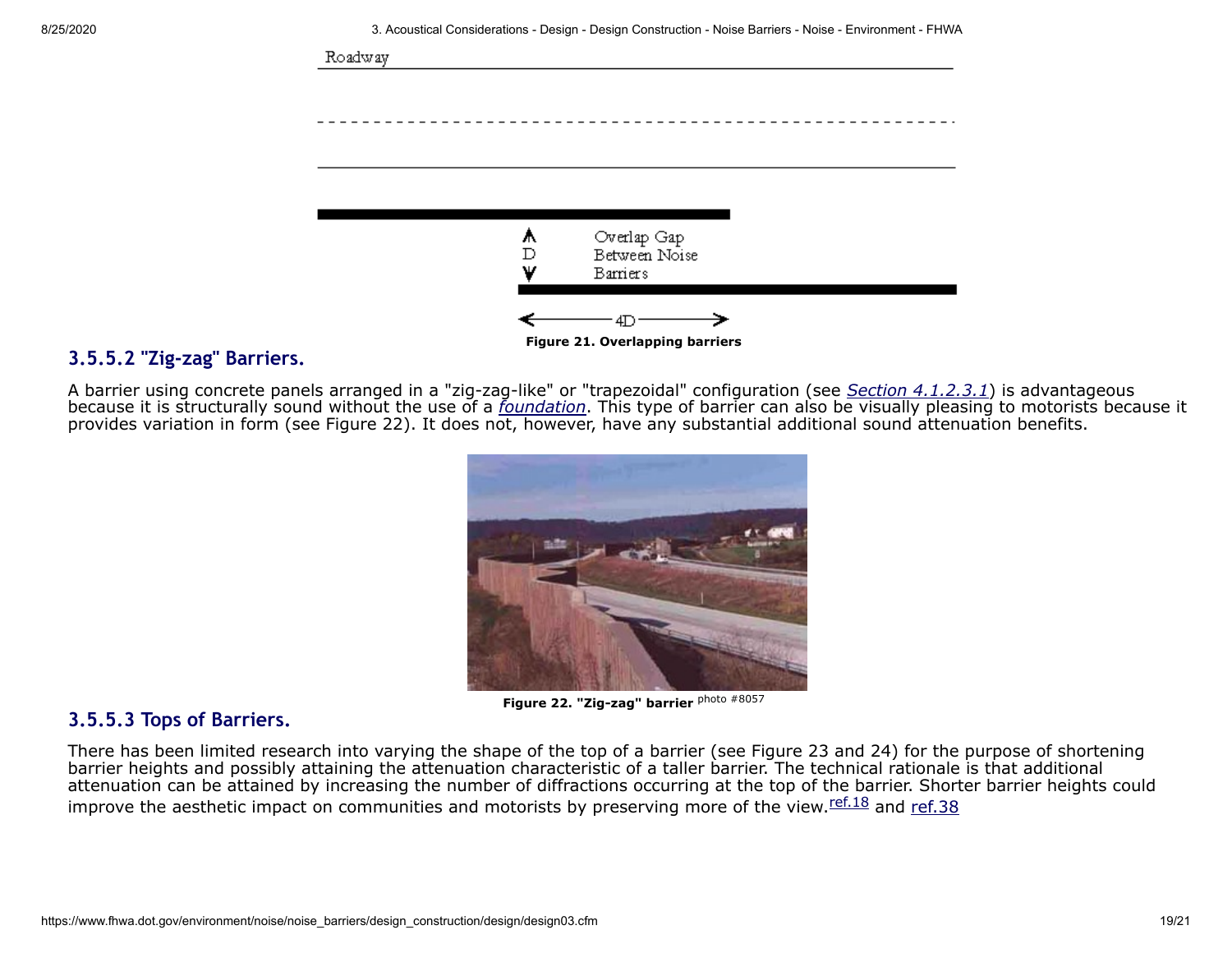

**Figure 23. Special acoustical considerations: tops of barriers**

Studies have shown that a T-profile top barrier (see Figure 25) provides insertion losses comparable to a conventional top barrier when the difference in their heights is equal to the width of the T-profile top. When the two barriers are the same height, the T-profile top barrier has been shown to provide an additional 2.5 dB(A) insertion loss over the conventional top barrier. Y- and arrow-profile tops also performed better than conventional tops, however, to a lesser degree than the T- profile tops. Eef.39 and [ref.40](https://www.fhwa.dot.gov/environment/noise/noise_barriers/design_construction/design/ref.cfm#ref40) Cylindrical, pear-shape, curved, and Thnadner top barriers have not shown substantial benefits, unless an absorptive treatment was incorporated into the barrier tops. $r$ <sup>ef.41</sup> and [ref.42](https://www.fhwa.dot.gov/environment/noise/noise_barriers/design_construction/design/ref.cfm#ref42)



**Figure 24. Special top of barrier**<br>photo #2395

**Figure 25. T-profile top barrier** photo #1312

Although there are some acoustical and aesthetic benefits associated with special barrier tops, the cost of constructing these shapes typically outweigh the cost of simply increasing the barrier's height to accomplish the same acoustic benefit. [ref.43](https://www.fhwa.dot.gov/environment/noise/noise_barriers/design_construction/design/ref.cfm#ref43)

## **Section Summary**